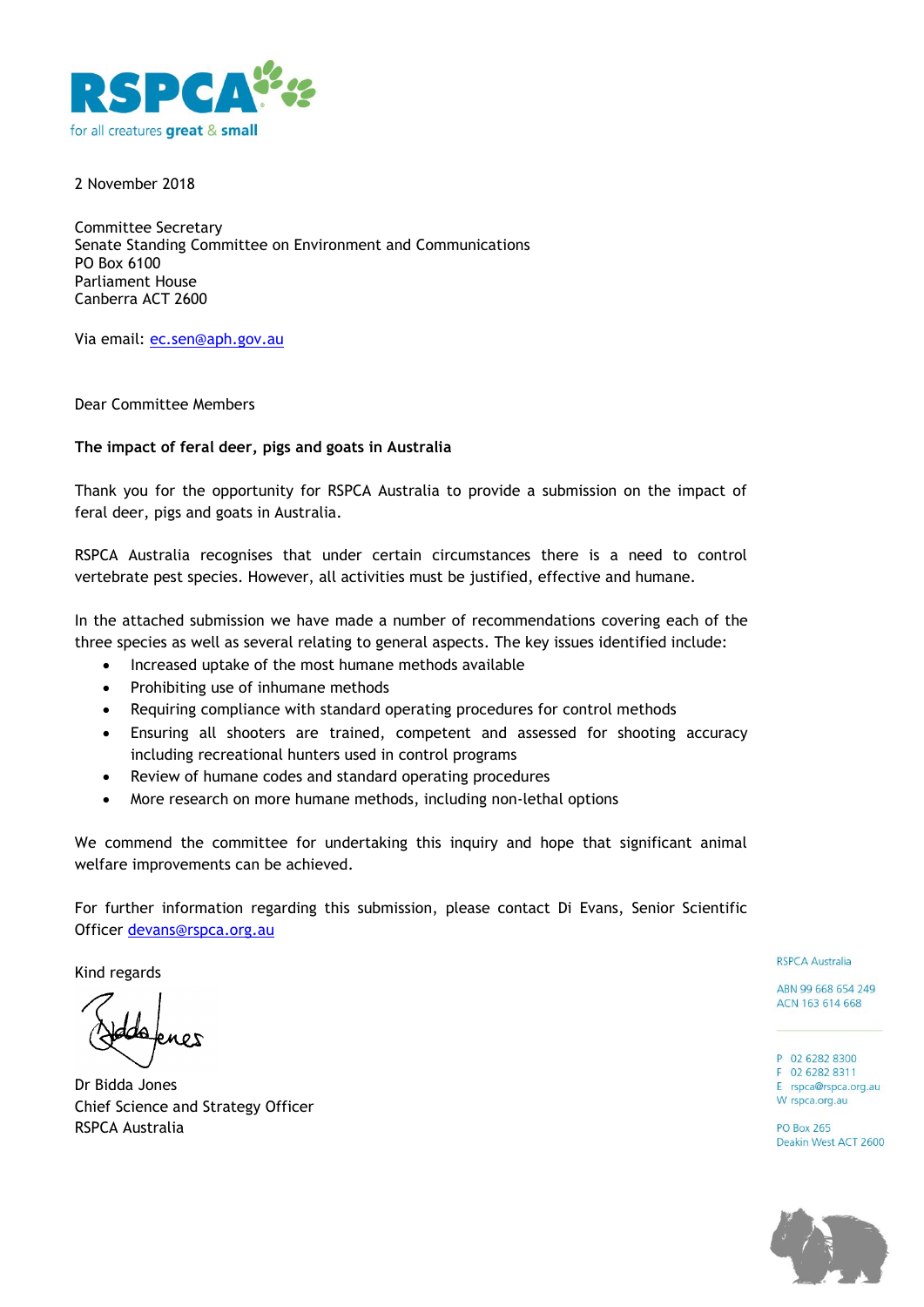

# **RSPCA AUSTRALIA SUBMISSION**

# **Senate inquiry into the impact of feral deer, pigs and goats in Australia**

**2 November 2018**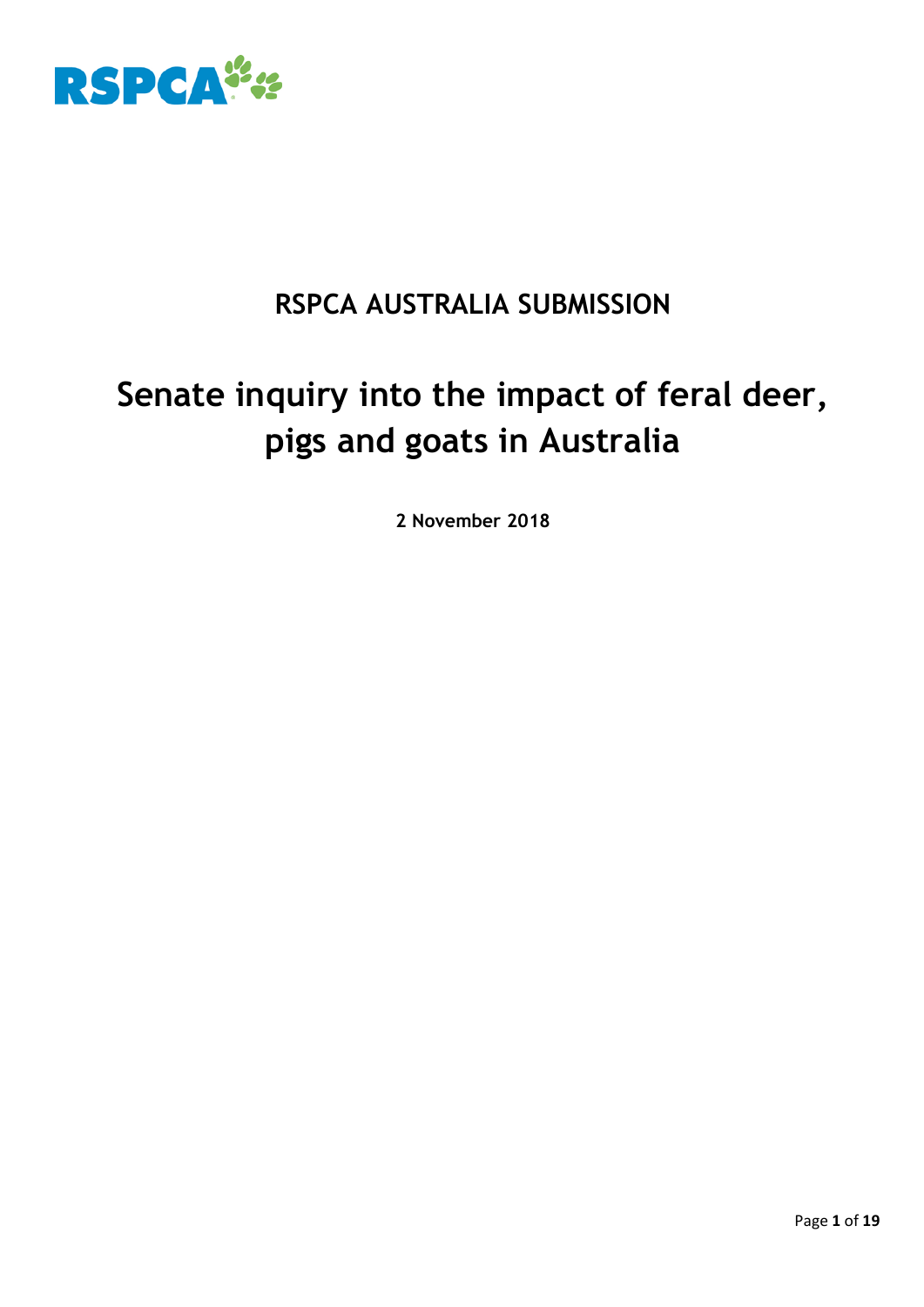

# Contents

|  | 2.1   |                                                                                                              |  |  |
|--|-------|--------------------------------------------------------------------------------------------------------------|--|--|
|  | 2.2   |                                                                                                              |  |  |
|  | 2.3   |                                                                                                              |  |  |
|  |       |                                                                                                              |  |  |
|  | 3.1   |                                                                                                              |  |  |
|  | 3.2   |                                                                                                              |  |  |
|  | 3.3   |                                                                                                              |  |  |
|  |       |                                                                                                              |  |  |
|  | 4.1   |                                                                                                              |  |  |
|  | 4.2   |                                                                                                              |  |  |
|  | 4.3   |                                                                                                              |  |  |
|  | 4.4   |                                                                                                              |  |  |
|  |       | 5. Efficacy and welfare implications of currently available control methods and potential for new methods  8 |  |  |
|  | 5.1   |                                                                                                              |  |  |
|  | 5.2   |                                                                                                              |  |  |
|  | 5.2.1 |                                                                                                              |  |  |
|  | 5.2.2 |                                                                                                              |  |  |
|  | 5.2.3 |                                                                                                              |  |  |
|  |       |                                                                                                              |  |  |
|  |       |                                                                                                              |  |  |
|  |       |                                                                                                              |  |  |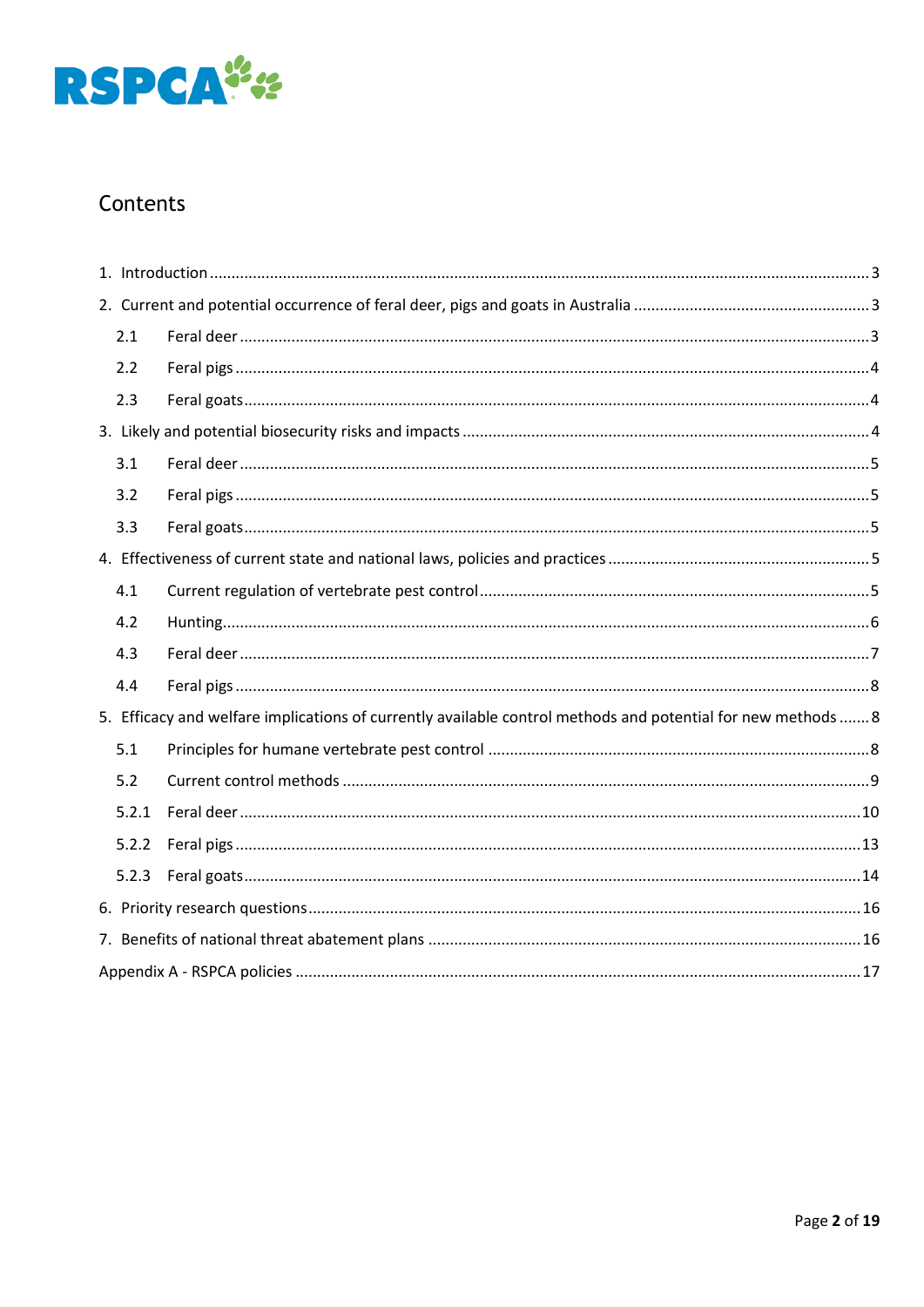

# <span id="page-3-0"></span>**1. Introduction**

RSPCA Australia recognises that under certain circumstances there is a need to control vertebrate pest species. The RSPCA has a number of policies relating to vertebrate pest control, with the most relevant being [RSPCA Policy E01 Wildlife -](https://kb.rspca.org.au/rspca-policy-e01-wildlife-general-principles_421.html) General principles and [RSPCA Policy E02 Management of wild animals.](https://kb.rspca.org.au/rspca-policy-e02-management-of-wild-animals_422.html) The full wording of these policies is provided in **Appendix A**. Key aspects include ensuring that:

- Programs and strategies which prescribe the management of wild animals (such as threat abatement plans and native animal management plans) are justified, supported by scientific evidence and have clearly stated aims. Such programs should be subject to public consultation, ethical approval and review prior to implementation. Once implemented, the results of such programs should be regularly monitored, evaluated, publicly reported and used to inform future activities.
- A balance is found between maintaining the viability of an ecosystem and protecting the welfare of individual animals.
- Where human activities have the potential to have a negative impact on wild animals, whether directly or indirectly, that they are conducted in a way that causes as little injury, suffering or distress to animals as possible.
- Management programs are aimed at reducing adverse impacts rather than simply reducing the number of animals. RSPCA Australia is opposed to the use of incentive methods (such as bounty systems) where these focus on killing animals rather than reducing impacts.
- The humaneness of current control methods is improved or they are replaced with more humane and effective alternatives.
- There is adoption and implementation of compulsory codes of practice and standard operating procedures for all wild animal management activities
- All activities to control vertebrate pests are:
	- o justified impact must be legitimate, quantified and appropriately measured to assess progress; benefits must outweigh the harms
	- $\circ$  effective only proven control methods to be used based on scientific evidence and that ongoing control is achieved, and
	- o humane that it is recognised that pest species are sentient, and that the most humane methods are used.

# <span id="page-3-1"></span>**2. Current and potential occurrence of feral deer, pigs and goats in Australia**

# <span id="page-3-2"></span>**2.1 Feral deer**

Seven species of deer have been introduced into Australia. Accurate information on their population distribution or density is limited, but there is a general acceptance that both are increasing and with them, the adverse environmental, social and agricultural impacts of deer. The [NSW Natural Resources](http://www.nrc.nsw.gov.au/_literature_229072/Final%20report)  [Commission](http://www.nrc.nsw.gov.au/_literature_229072/Final%20report) reported a 30 percent increase in the distribution of deer in the state from 2005-2009, with anecdotal reports of exponential increases in some areas. Information contained on the [Pestsmart website](https://www.pestsmart.org.au/pest-animal-species/deer/) reports that in Australia, red deer are moderately common in the headwaters of the Brisbane River in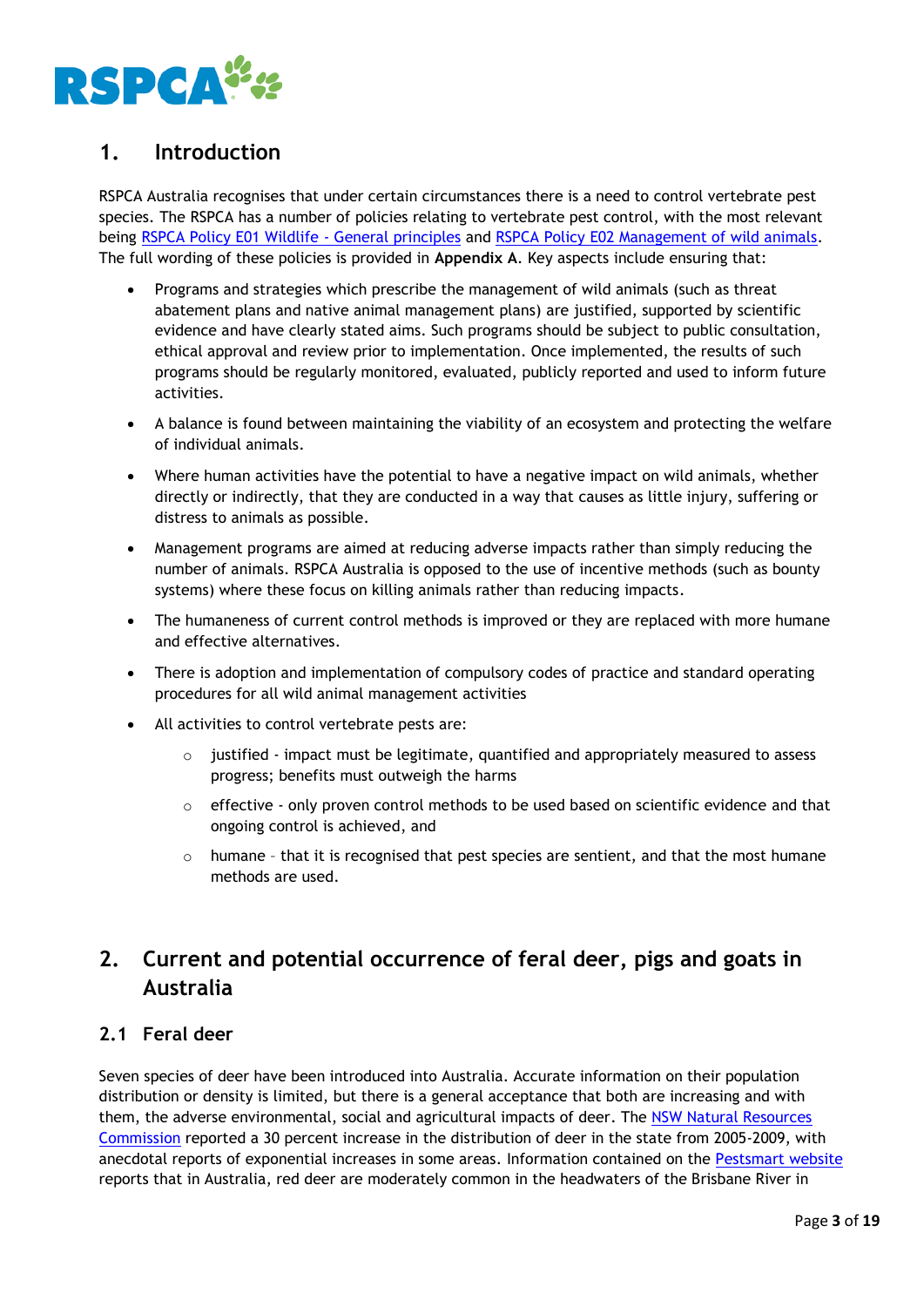

Queensland and in the Grampian Ranges of Victoria. There are large areas of suitable habitat that they could occupy in Australia including the south-west of Western Australia, Tasmania and southern Victoria. Fallow deer occupy open woodland in parts of NSW, Queensland, Victoria and South Australia although they are most numerous in Tasmania. Both species are also farmed for venison production and some populations of feral deer have established as a result of deer escaping or being released from farms. While all seven species of deer have been ranked as posing an 'extreme' threat by the national Invasive Plants and Animals Committee, because of the status of deer as game species, there has been little effort expended on quantifying their distribution or impacts, making planning for deer management difficult.

# <span id="page-4-0"></span>**2.2 Feral pigs**

Some population estimates for feral pigs are provided in the Background Document to the 'Threat abatement plan for predation, habitat degradation, competition and disease transmission by feral pigs *(Sus scrofa)* (2017)', but it is acknowledged that these are not accurate. For example, it was estimated that in 1990 there were somewhere between 3.5 million and 23.5 million feral pigs across Australia, a huge potential range in terms of the scale of the problem. The Threat Abatement Plan does not provide a more recent or more specific estimate of numbers. Population densities are reported to be highest in Queensland and New South Wales but there is no regular surveying of the population to determine the level of increase. The lack of accurate population density data makes it difficult to plan for control measures.

# <span id="page-4-1"></span>**2.3 Feral goats**

Based on information from the [Pestsmart website,](https://www.pestsmart.org.au/managing-vertebrate-pests-feral-goats/) there are approximately 2.6 million feral goats, throughout all states and territories. The NSW Department of Primary Industries has produced a guide '[Monitoring techniques for vertebrate pests](https://www.pestsmart.org.au/wp-content/uploads/2010/03/Monitoring-techniques-for-vertebrate-pests---goats.pdf) – feral goats' to encourage landholders to monitor populations and impact of feral goats. Effective monitoring, especially of pest animal impact is essential to determine if control is required and to assess effectiveness of control programs.

# *Recommendations*

- Accurate estimates of population density and impacts are essential to underpin and evaluate management plans and programs to enable strategic use of resources and to maximise costeffectiveness.
- Decisions regarding control programs should be based on reducing adverse impacts rather than simply reducing the target animal population.

# <span id="page-4-2"></span>**3. Likely and potential biosecurity risks and impacts**

The relative risks of diseases of significance for each species need to be determined to in order to develop and justify control programs in specific geographical regions. The likelihood of feral populations being the source of, an active reservoir or harbouring residual infection for particular diseases should be specifically determined. A generalised statement claiming that feral populations of these species pose an unacceptable biosecurity risk for either endemic or exotic diseases is not scientifically valid.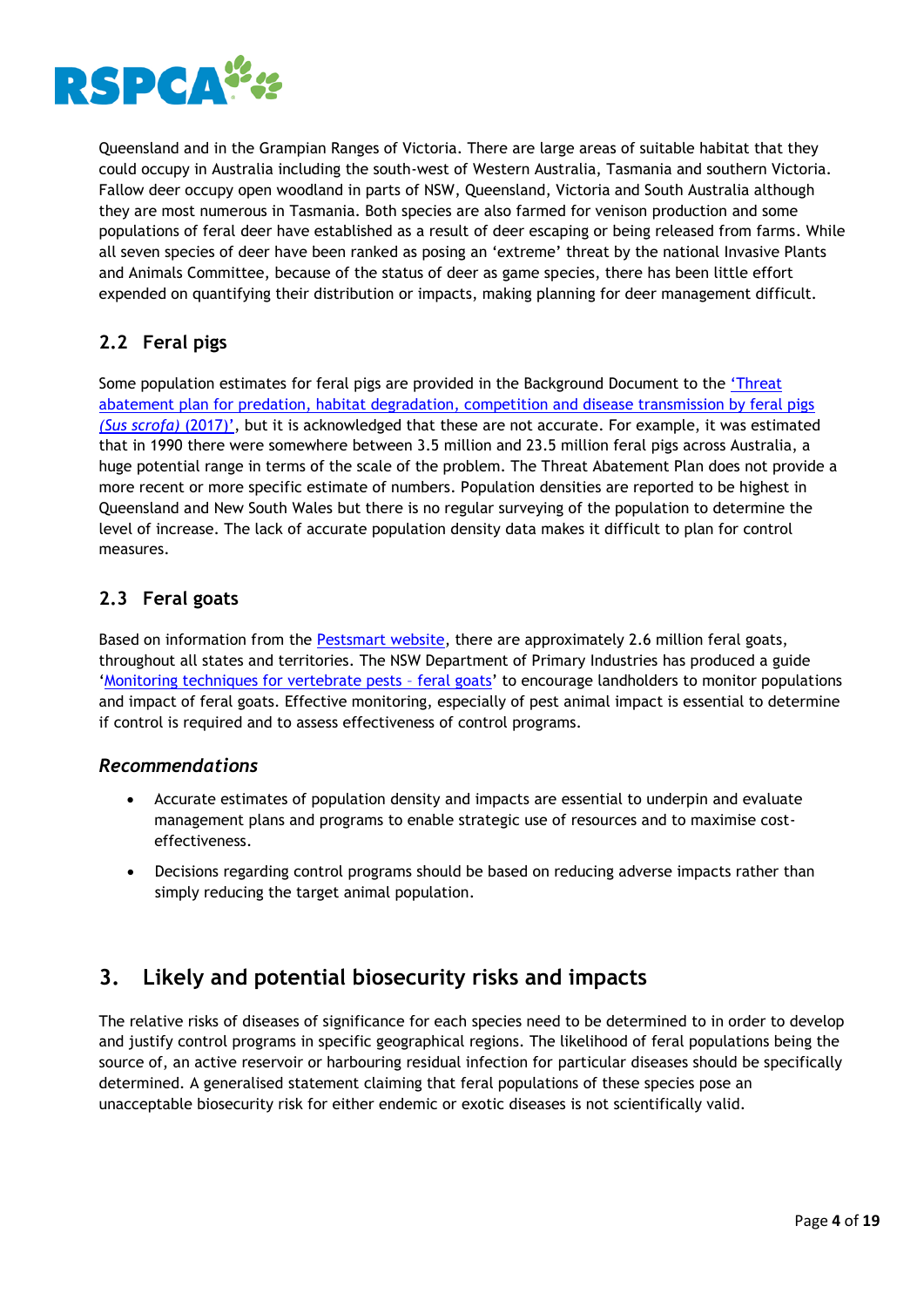

# <span id="page-5-0"></span>**3.1 Feral deer**

Deer can harbour and transfer several important diseases to cattle and horses including exotic diseases. Endemic diseases of importance include Johne's disease, anthrax, bluetongue, brucellosis, and bovine viral diarrhoea. Exotic diseases include foot and mouth disease, rabies and spongiform encephalopathies. It is noted that the Centre for Invasive Species Solutions has commenced a project ['The role of wild deer](https://invasives.com.au/research/role-wild-deer-transmission-diseases-livestock/)  [in the transmission of diseases of livestock'](https://invasives.com.au/research/role-wild-deer-transmission-diseases-livestock/) to examine the nature and extent of the risk to biosecurity that feral deer pose, especially foot and mouth disease.

In terms of hunting practices, there is concern regarding the potential dispersal of feral deer, especially where dogs are used, in relation to spread of significant diseases. It is unclear if regulations exist to prohibit hunting should an exotic disease outbreak occur to prevent disease transmission through fomites, deer body parts and/or deer dispersal.

# <span id="page-5-1"></span>**3.2 Feral pigs**

The Background Document to the '[Threat Abatement Plan for predation, habitat degradation, competition](http://www.environment.gov.au/system/files/resources/b022ba00-ceb9-4d0b-9b9a-54f9700e7ec9/files/tap-feral-pigs-2017-background-document.pdf)  [and disease transmission by feral pigs](http://www.environment.gov.au/system/files/resources/b022ba00-ceb9-4d0b-9b9a-54f9700e7ec9/files/tap-feral-pigs-2017-background-document.pdf) *(Sus scrofa)* (2017)' (Feral Pig TAP) describes several significant diseases which feral pigs harbour and pose risks to humans and animals, as well as the difficulty in eradicating foot and mouth disease, should it occur in areas where feral pigs inhabit.

# <span id="page-5-2"></span>**3.3 Feral goats**

Feral goats may harbour and transmit several significant exotic diseases including foot and mouth disease, rabies and rinderpest. As with other feral species, establishment of infection of exotic diseases in feral goat populations would pose major challenges for eradication.

# *Recommendations*

- Determine potential biosecurity risks of significant diseases and pests for feral deer, pigs and goats in targeted areas.
- Prohibit recreational hunting in the event of an exotic disease outbreak.

# <span id="page-5-3"></span>**4. Effectiveness of current state and national laws, policies and practices**

# <span id="page-5-4"></span>**4.1 Current regulation of vertebrate pest control**

A broad range of nationally applicable Codes of Practice and Standard Operating Procedures for humane vertebrate pest control have been developed and are widely used by state and territory governments and pest animal control operators. However, despite significant effort to gain endorsement by state and territory governments, these COPs and SOPs are not mandatory. In most jurisdictions there are no legally enforceable minimum standards for control methods for feral deer, pigs or goats. Inconsistencies also exist across states and territories regarding the use of recreational hunting in vertebrate pest control programs including in national parks. This is particularly problematic when it comes to deer, as their status in some areas as a game species actively restricts effective and humane management. Overall, there is a lack of application of established methods to assess the humaneness of control methods and ensure that only the most humane and effective methods are used. There are also competing interests between the need to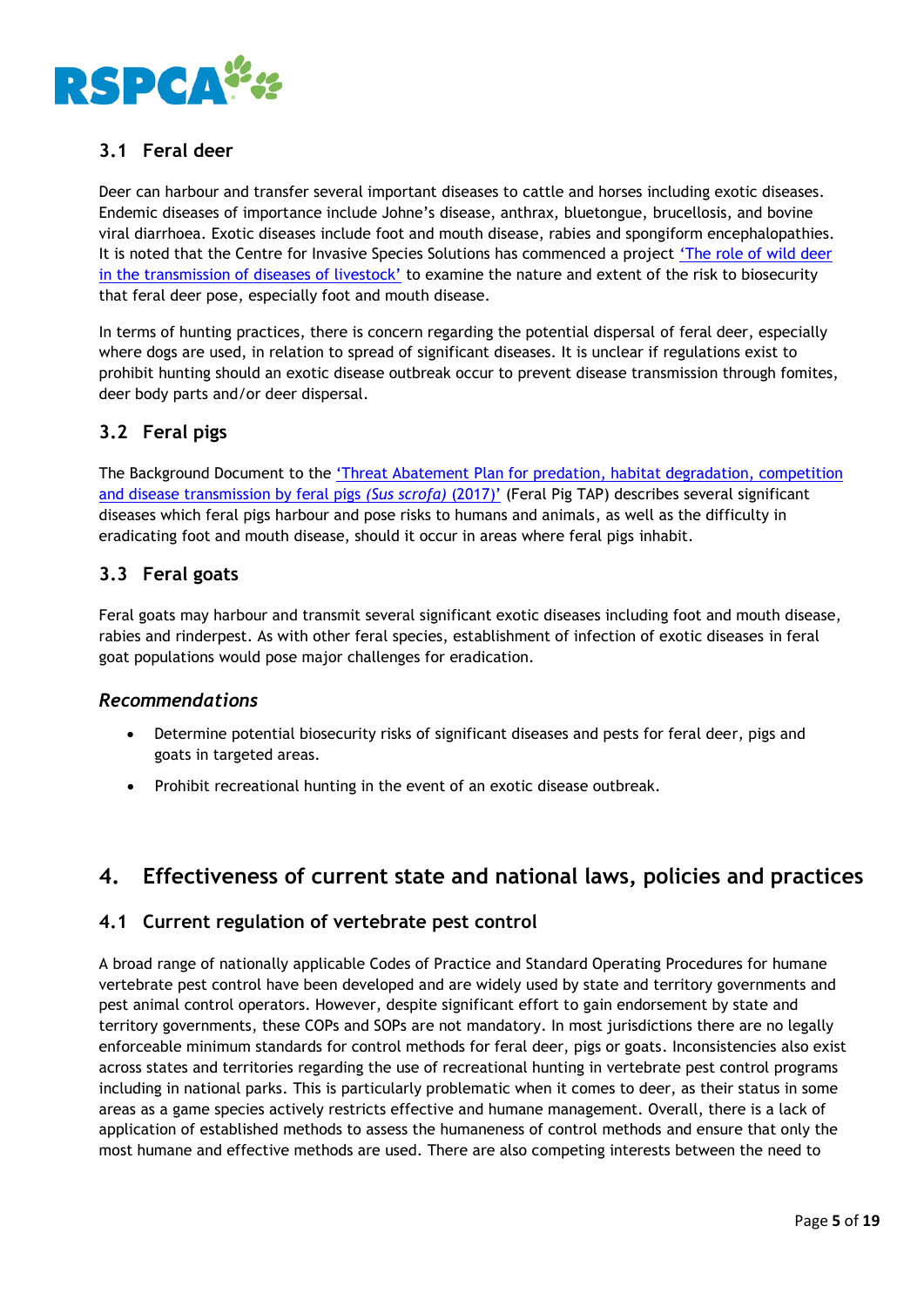

reduce adverse impacts and maintain commercially viable populations for species that have a commercial value, such as feral goats.

# <span id="page-6-0"></span>**4.2 Hunting**

# **4.2.1 Impact of hunting on vertebrate pest control**

Recreational hunters can have a negative impact on vertebrate pest management. Evidence from genetic studies has shown that pig hunters have illegally transported feral pigs into new areas to increase access for hunting. The Feral Pig TAP states that 'the continued release of feral pigs for hunting, either in new areas or in areas they do not currently occupy is a major threat to the effective management of feral pigs and their damage'. It has also been shown that shooting feral pigs, especially where dogs are used, can be counterproductive to other control methods because it can disperse pigs or make them more wary of humans.

Deer (including fallow, red and chital) have been deliberately and illegally released into 'deer free' areas so that hunters do not have to travel long distances for their sport. Hunters will also selectively take some individuals (large males) and leave others (females, young) because of the motivation to maintain animal populations for future hunting.

#### **4.2.2 Hunting in national parks**

Recreational hunters are, or have been, permitted under specific conditions in some national parks in Victoria, Western Australia, Queensland and South Australia. In all states, most national parks and reserves are closed to hunting at all times.

In Victoria, sambar and hog deer can be hunted in a number of parks during a specified calendar period (i.e. 'open season') but dogs must not be used.

In Western Australia, Queensland and South Australia, recreational hunters have participated in shooting programs to kill foxes, feral goats, feral cats and feral pigs. In these states there is no unrestricted recreational hunting in national parks, and hunters are only used as part of planned pest control programs under the administration of statutory authorities responsible for the management of national parks and reserves.

In 2015, the WA government rejected a plan to trial recreational shooting in national parks due to public safety concerns, lack of evidence to support the claim that recreational hunting is effective in managing pest animals, animal welfare issues and the considerable resources required to administer such a program.

In 2014, the New South Wales government commenced a three-year trial permitting volunteer licensed hunters to shoot declared pest animal species including goats, foxes and rabbits in 12 national parks and reserves across the State. Shooters are under the direction of parks and wildlife officers and are required to undergo assessment of shooting accuracy to participate in the program.

Recreational hunting on its own is not an effective form of pest management. In the limited circumstances where shooting is carried out as part of a pest animal management program, professional marksmen have been shown to be more effective than recreational hunters. For example, in the Gum Lagoon Conservation Park in South Australia, 65 recreational hunters over 4 days were only able to kill 44 deer, while one professional marksman in a helicopter was able to kill 182 deer in 4 hours. In Tasmania, an investigation into wallaby shooting methods found that in two nights of shooting, a single professional marksman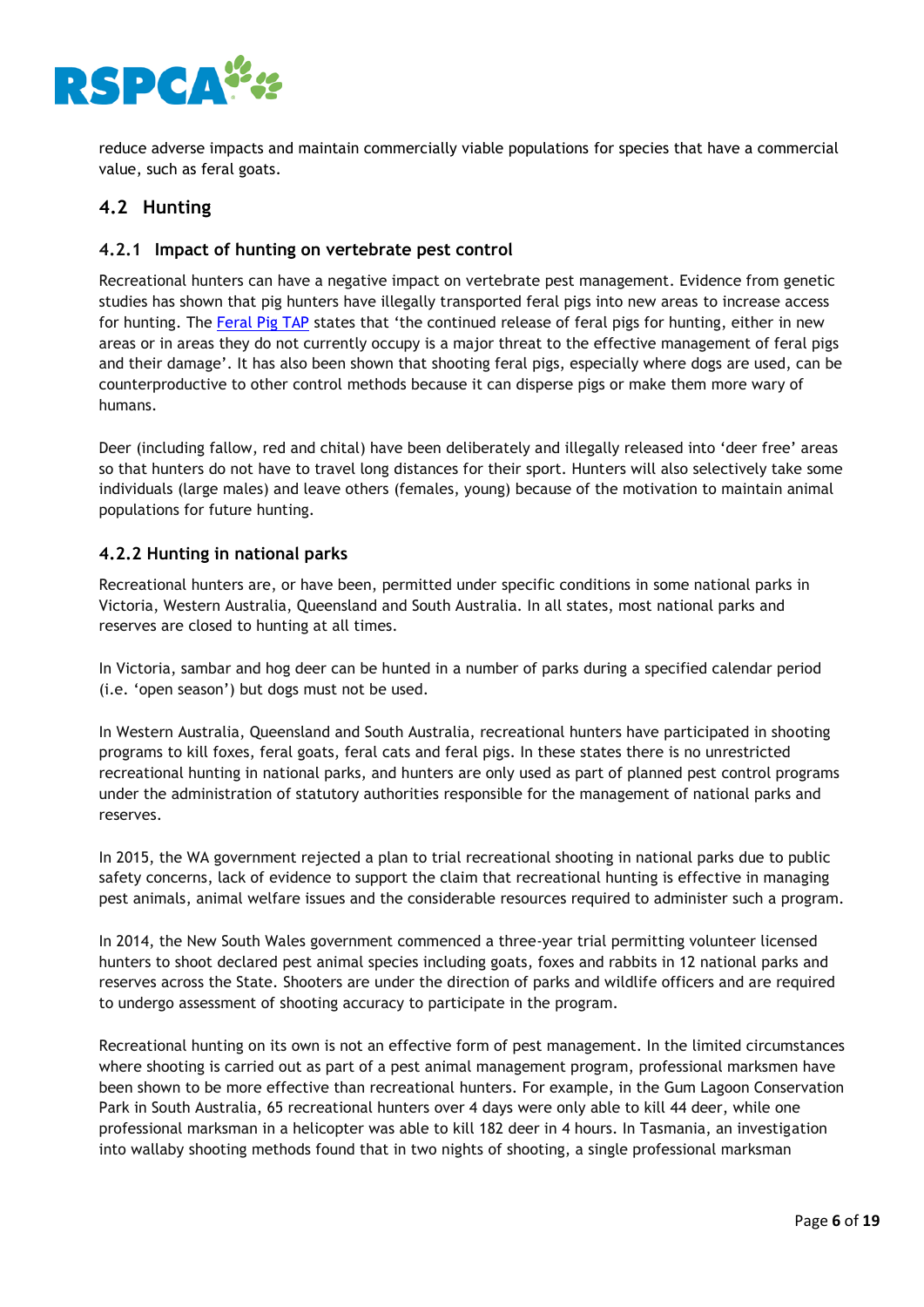

achieved the same level of population reduction as four recreational shooters were able to achieve in a year.

Professional marksmen are also proficient at shooting animals humanely. During a cull of 856 wild impala in the Mkuzi Game Reserve, South Africa by a marksman, 93% of animals were killed with only one shot (to the head) and 6% were wounded and then killed. The average survival time for wounded animals was 30 seconds. No animals escaped wounded. The animals were hunted at night with the aid of a spotlight to reduce animal stress prior to shooting and to ensure a high proportion of animals were killed instantaneously. In this example, the level of instantaneous unconsciousness quickly followed by death is comparable to what is achieved in commercial abattoirs (>94 % stunned instantly).

Undoubtedly some recreational hunters are highly skilled at shooting, but there are many who are not. In New Zealand, 5% of recreational hunters account for more than half of all deer shot for sport, leaving the majority of hunters with limited experience of shooting animals. The picture is similar in Australia. Also, there is no requirement for hunters to demonstrate shooting competency as a condition of licensing (except for hunters participating in formal control programs in NSW). Given that one of the main factors influencing animal welfare is operator skill, a shooter skills test should be mandatory. Of greater concern is the fact that there have been no independent audits of wounding rates of animals shot by recreational hunters. Until such studies are done recreational hunters cannot make claims regarding the humaneness of their hunting.

# *Recommendations*

 Where licensed shooters are used in vertebrate pest control programs, they must be trained, competent and assessed for shooting accuracy prior to undertaking any shooting.

# <span id="page-7-0"></span>**4.3 Feral deer**

To date, feral deer management has not been conducted in a strategic and coordinated way but has relied on recreational hunting to remove deer. The RSPCA does not consider recreational hunting to be a justified, effective, sustainable or humane approach to managing deer and is concerned that this approach continues to be taken by several state governments including Victoria, Tasmania and New South Wales.

To date, legislation around deer management has been focused on maintaining populations through the use of open and closed seasons, and providing access to hunters rather than from a vertebrate pest control perspective. In Victoria feral deer management is incorporated into the state's sustainable hunting action plan. In New South Wales, feral deer are listed as a game species, despite the NSW Natural Resource Council recommending in 2016 that deer be managed and listed as a pest species. With heightened awareness of the need to manage deer effectively and humanely, it is imperative that reconsideration of their 'game' status is undertaken so that the focus can shift from hunting to one of population and impact management.

The RSPCA has concerns about listing feral deer as a pest species as this would effectively remove any protection under animal welfare legislation. One alternative option, where state legislation allows, is to list deer as unprotected wildlife as this would remove restrictions on the control of deer without removing protections against the use of inhumane methods.

The species of deer hunted in Australia are sambar, hog, red, fallow, chital, rusa and wapiti. The methods used during recreational hunting of deer are:

 Stalking of deer with a rifle or firearm – involves a hunter attempting to get progressively closer to a deer until such point as he/she can get a clean shot with a rifle or firearm which he uses to kill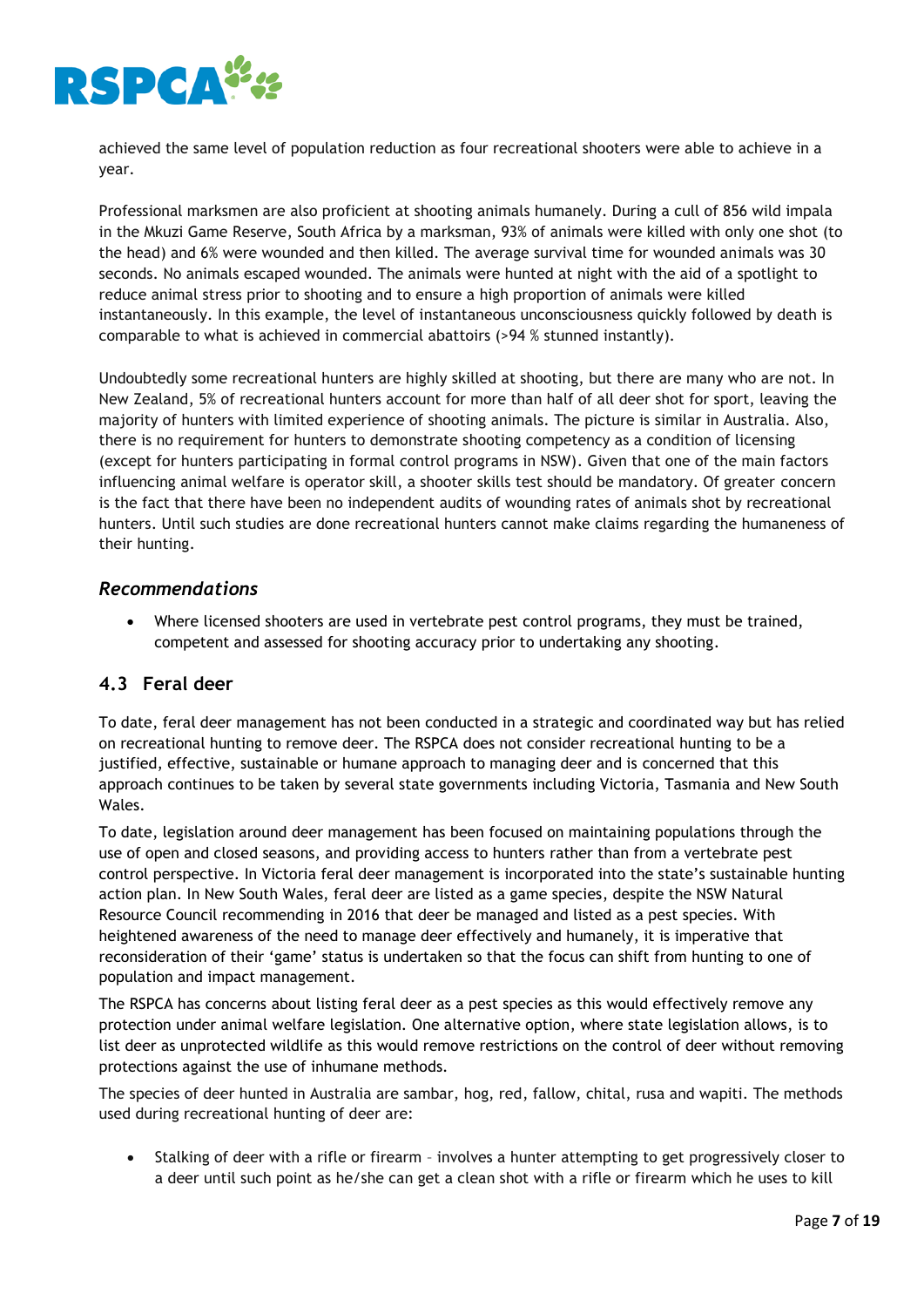

the deer (usually with a shot to the chest to damage the heart and lungs). Hunters also use stationary tree platforms where they sit and wait for a deer to approach. Sometimes dogs are used for locating, pointing, or flushing deer during stalking.

- Stalking of deer with a bow/crossbow involves a hunter attempting to get progressively closer to a deer until such point as he/she can get a clean shot with a bow/crossbow which is used to kill the deer (with a shot to the chest to damage the heart and lungs). Bow hunters must get much closer to their target than hunters who use a firearm.
- Hunting with the use of scent-trailing hounds this method is only used in Victoria and only for sambar deer. It involves the deer being chased by a pack of dogs up to the point of near exhaustion when it comes to a standstill and is then shot (usually with a shot to the chest to damage the heart and lungs).

# *Recommendations*

- All states and territories should ensure that deer are managed under natural resource/environmental management legislation, rather than regarded as a game animal.
- Where possible, deer should be listed as unprotected wildlife to facilitate effective management without removing the protection of animal welfare legislation.

# <span id="page-8-0"></span>**4.4 Feral pigs**

The Feral Pig Threat Abatement Plan (TAP) provides the most relevant and useful framework for managing feral pigs in a consistent manner across states and territories. State/territory government resourcing is essential to develop and implement state/territory plans which are based on the national plan. Ongoing support is required at both the state and federal level to enable periodic review and refinement of the Feral Pig TAP.

#### **4.5 Feral goats**

As with feral pigs, the 2008 Threat Abatement Plan for competition and land degradation by unmanaged goats (Feral Goat TAP) and the [Five Yearly Review Report](http://environment.gov.au/system/files/resources/2109c235-4e01-49f6-90d0-26e6cb58ff0b/files/tap-review-unmanaged-goats.pdf) released in 2013 provide the most relevant and useful framework for managing feral pigs in a consistent manner across states and territories. State/territory government resourcing is essential to develop and implement state/territory plans which are based on the national plan. Ongoing support is required at both the state and federal level to enable periodic review and refinement of the Feral Goat TAP.

# <span id="page-8-1"></span>**5. Efficacy and welfare implications of currently available control methods and potential for new methods**

# <span id="page-8-2"></span>**5.1 Principles for humane vertebrate pest control**

There is increasing community concern and expectations regarding the treatment of vertebrate pest animals. In the past, little scrutiny was given to the animal welfare impacts of vertebrate pest control methods, however, over the past decade, there has been a greater focus on animal welfare in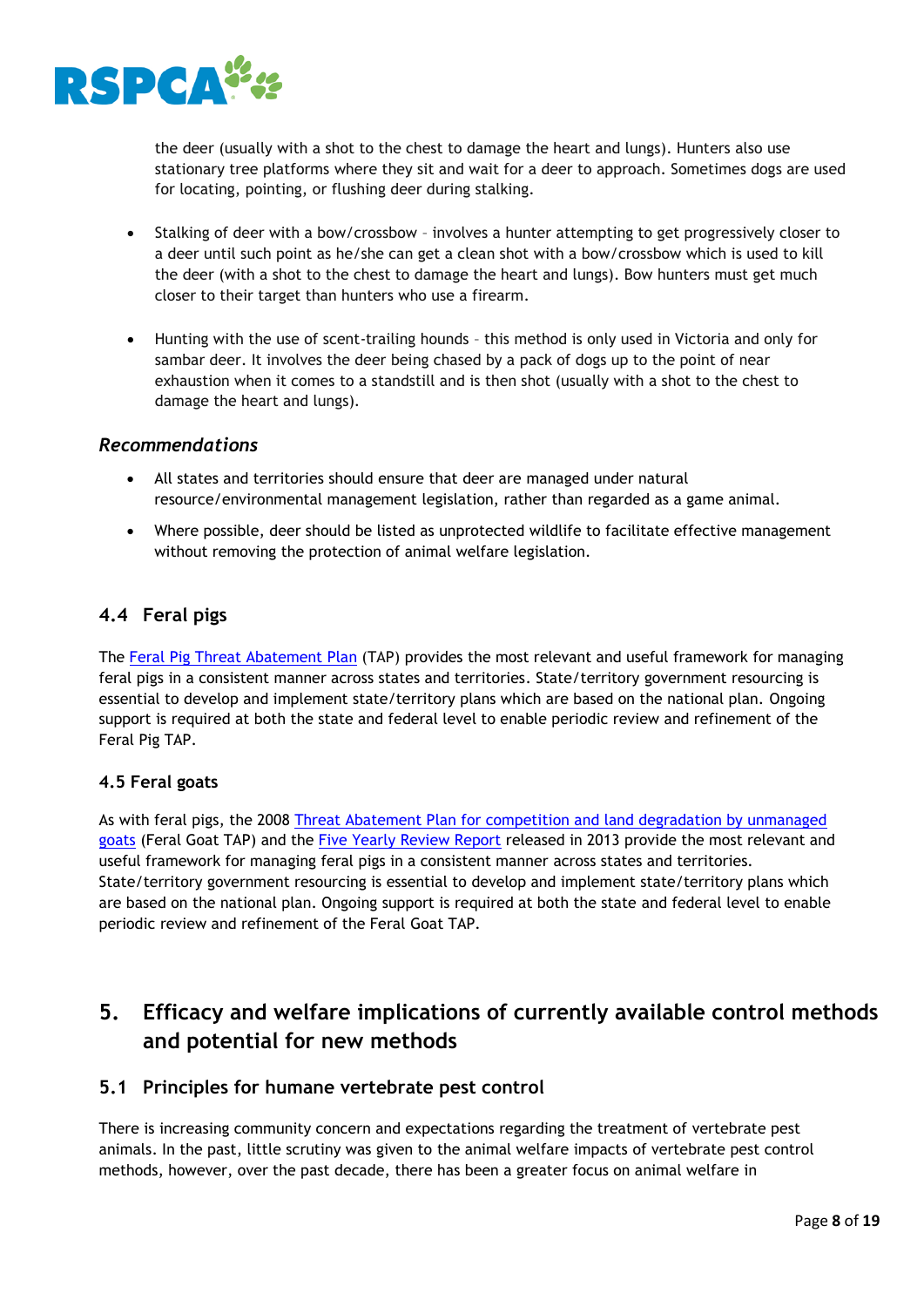

management plans and stratrgies. However, unless this translates into improved practices on the ground, progress will not be achieved. More needs to be done especially in relation to humaneness of control methods, competency of operators and research into more humane management options.

RSPCA Australia supports the eight principles derived from A National Approach to Humane Vertebrate [Pest Control](https://www.rspca.org.au/sites/default/files/website/The-facts/Science/Scientific-Seminar/2003/SciSem2003-DiscussionPaper.pdf) workshop held in 2003, jointly hosted by RSPCA Australia, the Animal Welfare Science Centre and the Vertebrate Pest Committee (HVPC Working Group, 2004). These principles provide a logical pathway by commencing with important ethical considerations regarding justification and likelihood of success of pest control, then leading into humaneness aspects of methods to be used, evaluation, ongoing maintenance and concluding with a commitment for continuous improvement. These principles are quite comprehensive and should therefore provide a robust framework in terms of meeting animal welfare requirements.

- 1) The aims or benefits and the harms of each control program must be clear; control should only be undertaken if the benefits outweigh the harms.
- 2) Control should only be undertaken if there is a likelihood that the aims can be achieved.
- 3) The methods that most effectively and feasibly achieve the aims of the control program must be used.
- 4) Whether or not each control program actually achieved its aim must be assessed.
- 5) Once the desired aims or benefits have been achieved, steps must be taken to maintain the beneficial state.
- 6) The most humane methods that will achieve the control program's aims must be used (this requires an assessment of the humaneness of all existing methods).
- 7) The methods must be applied in the best possible way.
- 8) There should be research to reduce the negative animal welfare impacts of existing control methods and to develop novel methods that cause less pain and distress.

# <span id="page-9-0"></span>**5.2 Current control methods**

For the control of all three feral species, there is heavy reliance on lethal methods, mainly shooting and baiting. It is recognised that total eradication of these species is not possible on mainland Australia but local population reduction to minimise adverse impacts is achievable. However in general, continued reliance on lethal methods is unlikely to be sustainable, humane or cost effective. There is an urgent need to investigate more effective, humane and sustainable non-lethal methods.

Significant progress could be made if steps were taken to prevent the use of methods that are widely recognised as inhumane. In the case of feral deer, pigs and goats, two methods have been universally recognised as inhumane and unacceptable: the use of warfarin and yellow phosphorus (CSSP) for pig control. In 2007 state governments agreed to phase out these methods, but to date no legal provisions have been introduced to do this. Voluntary phase-outs have occurred in some jurisdisctions, for example in NSW, the use of warfarin and yellow phosphorous for feral pig control has been phased out. It is unclear of the status of the use of these compounds in other states/territories.

The Humaneness Assessment Model (Sharp & Saunders, 2011) developed by the NSW Department of Primary Industries is an essential tool for pest animal management, as it helps decision makers to choose the most humane methods available. It assesses and ranks pest control methods based on the welfare impact prior to death and the effectiveness to achieve a humane death - instant loss of consciousness and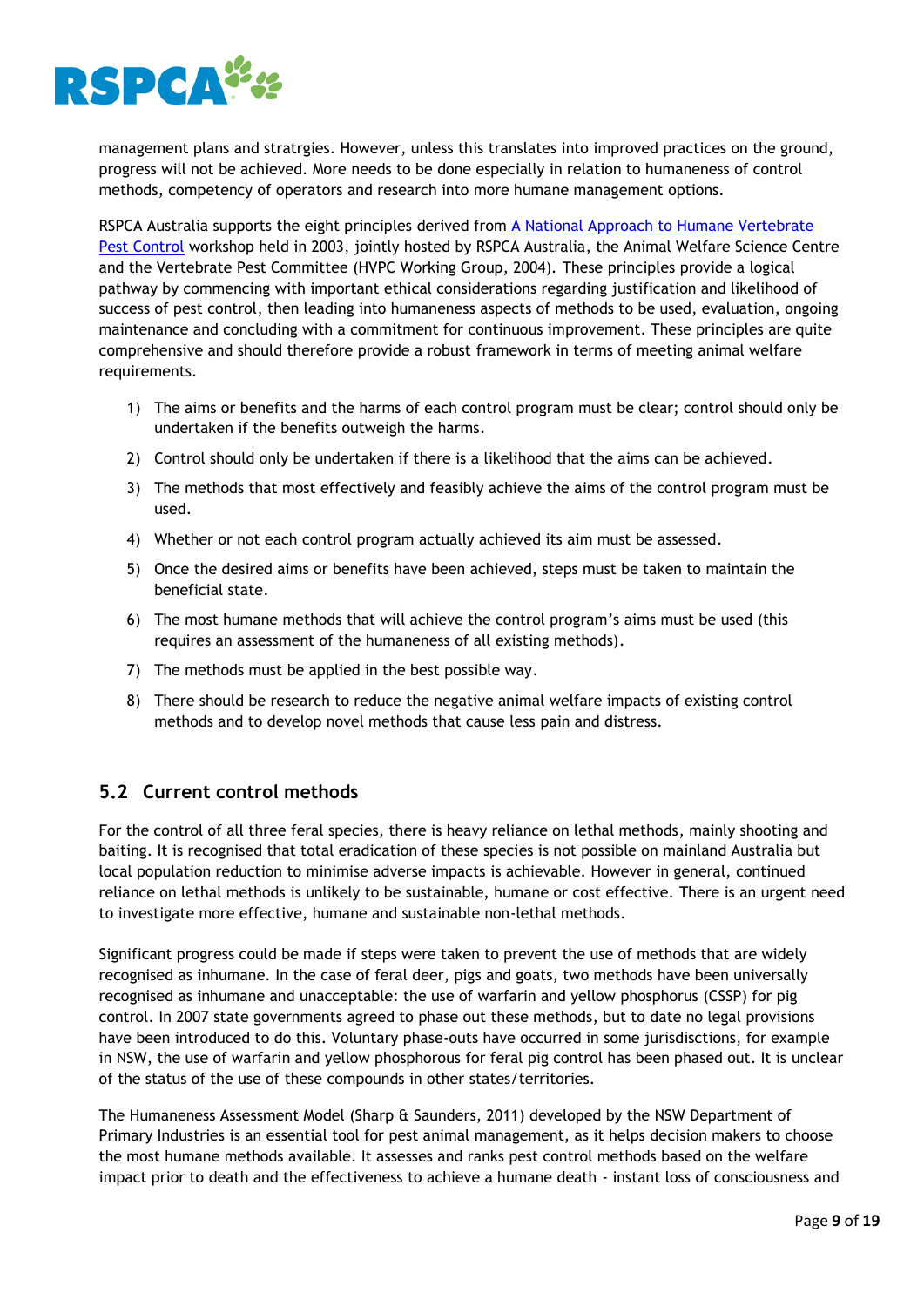

rapid death without consciousness being regained (Sharp and Saunders, 2011). The model is very effective in identifying the most humane method currently available, particularly lethal methods. There is also an ongoing need to use the model to assess and review as many control methods for different species as possible.

# *Recommendation*

 All existing and proposed control methods should be assessed for relative humaneness using the Model for Assessing the Relative Humaneness of Pest Animal Control Methods (Sharp and Saunders 2011) and the most humane and effective method should be used.

# <span id="page-10-0"></span>**5.2.1 Feral deer**

Unlike other vertebrate pest species where different methods are available to control populations, only one method (shooting) is used for feral deer. Research has been conducted to assess the potential use of cyanide, which is considered to be a relatively humane toxin, however, an appropriate target-specific delivery system has not yet been developed. There is an urgent need for further research into more humane control methods for feral deer.

#### **Ground shooting**

Ground shooting is the only currently available method for controlling deer and a best practice approach is set out in the standard operating procedure [DEE001 Ground shooting of feral deer.](https://www.pestsmart.org.au/wp-content/uploads/2018/01/180111_SOP_DEE001_web-1.pdf#page=1&zoom=auto,-77,842) If the correct firearm and ammunition are used, a well-placed head shot (with the brain as the point of aim) will result in immediate unconsciousness. When there is adequate damage to the brain and the animal does not regain consciousness there will be no suffering. In contrast, with chest shots (which cause damage to the heart and lungs) the time to unconsciousness can range from seconds up to a few minutes. When an animal is shot in the chest, the time to loss of consciousness and the time to death will depend on which tissues are damaged and, in particular, on the rate of blood loss and hence how long it takes for the brain to have insufficient oxygen. Loss of consciousness and death is likely to be quicker when animals have been shot in the heart. A phenomenon called 'hydrostatic shock', where a pressure wave from the bullet causes damage to internal organs, can contribute to 'bringing down an animal' quicker and causing a more rapid loss of consciousness in some instances when animals are shot in the chest. However, compared with head shot animals, those that are chest shot have a higher risk of remaining conscious and suffering for a short period prior to death - though the extent of suffering will vary depending on which tissues are damaged and the rate of blood loss. During severe bleeding they are likely to feel a sense of breathlessness and potentially some anxiety and confusion before they lose consciousness.

Head shooting should be carried out at all times unless it is not possible in exceptional circumstances or where it is necessary on welfare grounds to use a chest shot. It is known that chest shooting is often preferred to head shooting by hunters so as to preserve the head and antlers for trophy display. Thus, including hunters in control programs creates a conflict in terms of ensuring the most humane method for killing deer is used. Ground shooting by professional, trained and competent shooters is considered to be the most effective and humane technique currently available for reducing wild deer populations.

To minimise animal stress, shooting should be carried out in accessible areas at night from a vehicle with the aid of a spotlight. A red filter is placed over the spotlight to reduce the amount of light seen by the deer. Rifles fitted with sound suppressors can also be used to reduce animal disturbance and facilitate accurate shooting. Dogs are not used at any stage during a professional culling program.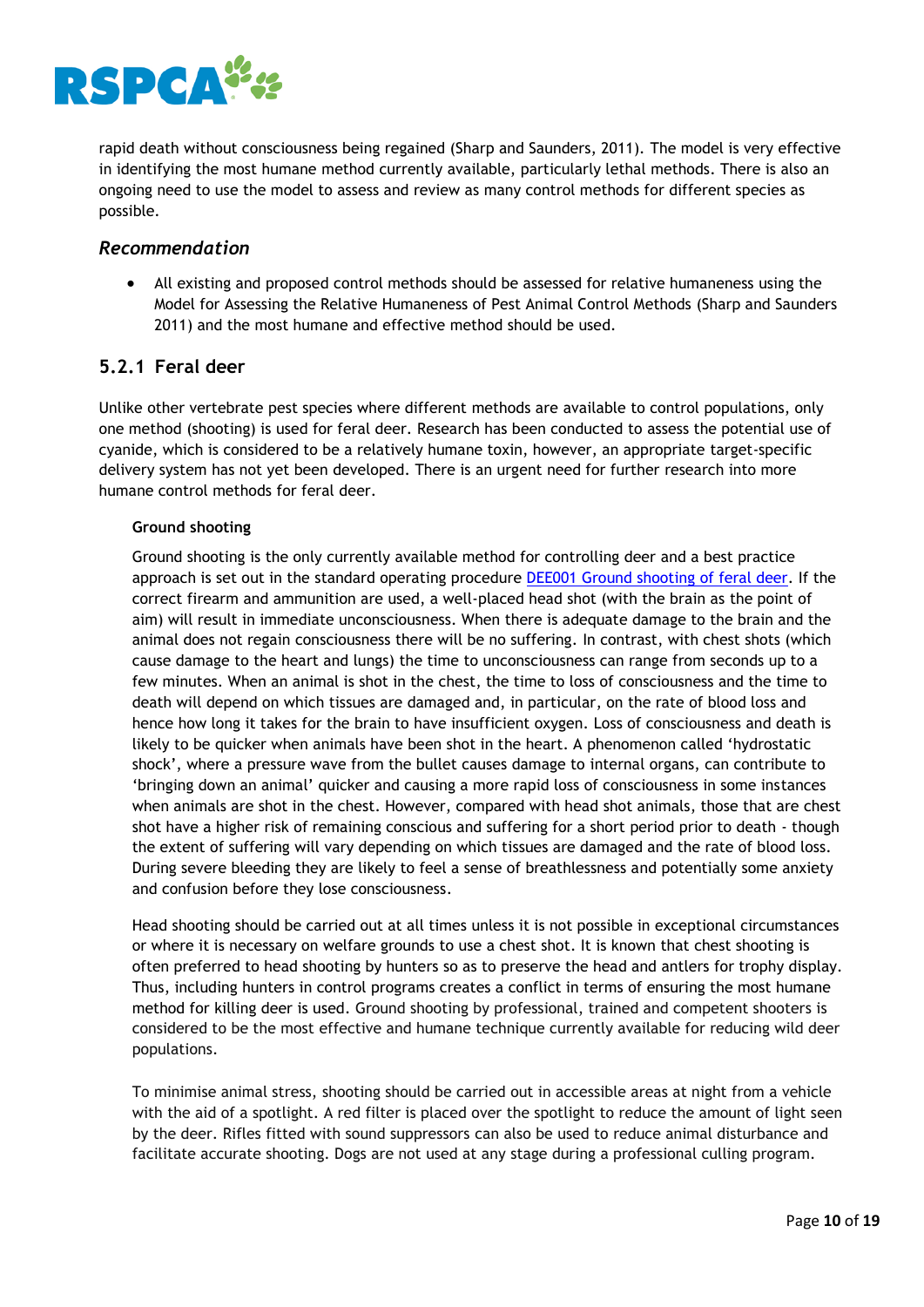

The aim is to shoot all animals in a group to prevent social disruption and distress in surviving animals. Shooting is conducted with the appropriate firearms and ammunition and in a manner which aims to cause immediate insensibility and painless death.

Shots to the head are preferred over chest shots as they are more likely to cause instantaneous loss of consciousness. Fawns/calves and juveniles are shot before shooting mature deer in case they escape and cannot be located. The target animals in a group are checked to ensure they are dead before moving on to the next group of animals.

However, there is no requirement for recreational hunters to comply with any standard operating procedure. The recreational hunting of deer is regulated by state agencies responsible for hunting and requirements can run counter to best animal welfare practice. For example, the NSW and Victorian regulations state that 'hunting of deer at night is prohibited' and 'a spotlight or artificial source of light cannot be used to hunt deer'. The Victorian Game Management Authority website states that:

*"The spotlighting of deer is a major enforcement issue for government agencies, such as the Game Management Authority and Victoria Police. It is illegal, dangerous, unethical and reduces recreational hunting opportunities for law-abiding hunters."*

Hunters often kill the larger males and leave smaller animals and dependent young, which can result in a disrupted social group as well as distressed and orphaned young. Recreational deer hunters have an interest in ensuring the ongoing sustainability of deer populations for hunting, rather than the welfare of hunted deer or to contributing to effective population control. In contrast, standard operating procedures for professional deer shooters aim to ensure the humane and efficient killing of feral deer.

#### **Use of dogs**

Deer are 'flighty' animals and are easily frightened by dogs, so being chased by dogs, even for short periods, has the potential to result in distress and injuries if deer run into fences and other obstacles. When deer are pursued for extended periods by scent-trailing hounds, the negative welfare impacts are increased. In Britain, studies to examine how hunting affects the biology of red deer showed that the effects of extended pursuit are severe. Muscle tissue is disrupted, glycogen (energy) reserves are exhausted, cortisol levels (an indicator of stress) are at a maximum and red blood cells start to break down. Researchers concluded that red deer are poorly adapted to predation by sustained pursuit and the suffering caused by this activity is likely to be significant.

The regulations relating to the use of dogs to hunt deer differ between states and there is sometimes confusion around the difference between 'hunting with hounds' and 'hunting with dogs'. 'Hunting with hounds' (that is scent-trailing hounds) is used to hunt sambar deer in Victoria, but this practice is not permitted in NSW. Sambar deer are the largest of Australia's wild deer and are considered a premier game animal by hunters. In some states in Australia it is still legal to use dogs to locate, point to, or flush out deer when hunting and also in Victoria, to use scent-trailing hounds to chase deer. Dogs are not permitted to be used for hunting deer in Tasmania.

The Victorian game regulations prescribe where and when hunting sambar with hounds can occur as well as height and breed standards for the hounds used (beagles, bloodhounds and harriers), the number of hounds that can be used during a hunt (five hounds with up to three additional pups under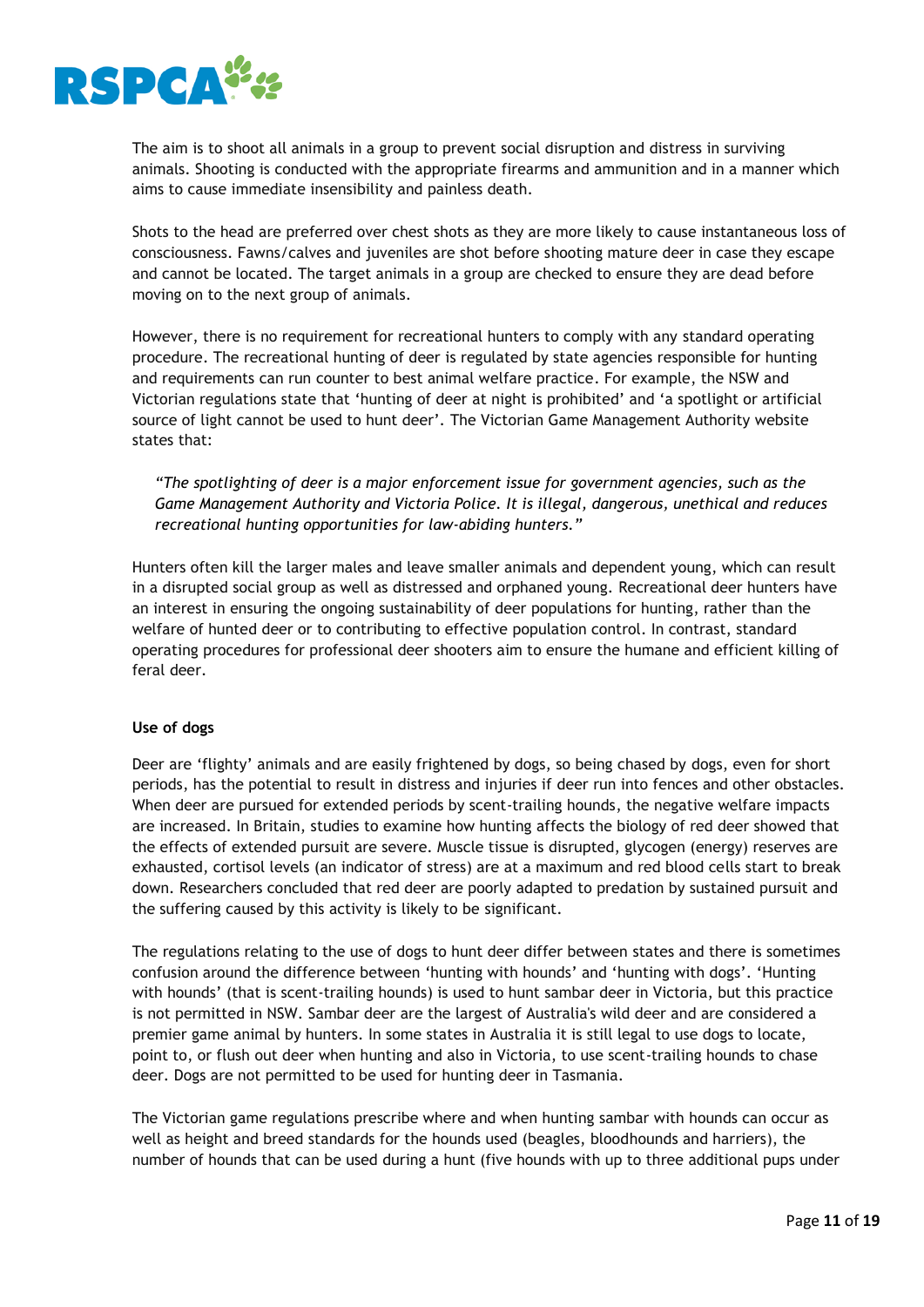

the age of 12 months) and numbers of hunters that can hunt at any one time (10 persons with up to two junior or non-Australian resident hunters). In Victoria scent-trailing hounds must not be used to hunt hog deer, red deer, rusa deer, chital deer or fallow deer. However, prescribed breeds of 'gundogs' (e.g. Labrador retriever, Irish setter, cocker spaniel, pointer, Weimaraner) and 'deer hunting dogs' (e.g. Border terrier, fox terriers, German hunting terrier, Jack Russell terrier, Finnish spitz, Norwegian elkhound, dachshund) can be used on all deer species (except for hog deer - the smallest species of wild deer in Australia). The regulations set the maximum number of gundogs and deer hunting dogs to two at any one time.

In NSW, a dog may only be used for locating, pointing, or flushing deer, but hunting with scenttrailing hounds is not permitted. A person hunting alone must not use more than one dog and a group that is hunting together must not use more than two dogs for hunting feral deer.

#### **Bow hunting**

Some hunters use a bow and arrow to hunt animals because they consider it to be an 'art' or challenge that requires skill and patience. However, from an animal welfare perspective it results in significant pain and suffering. Wounding rates can be high, the time to death can be prolonged and animals remain conscious while they die from massive blood loss.

Bow hunters use either a longbow, recurve bow or compound bow with a broad-head arrow to kill animals. Compound bows are most commonly used as the system of wheels and cables along with sights, makes them easier to fire. Crossbows are prohibited weapons in most states and are not permitted for hunting. However, they can be used when hunting deer in Victoria as long as hunters hold the relevant government approval.

The same game species permitted to be hunted with a firearm can also be bow-hunted (i.e. deer, feral pigs, feral goats, foxes, feral cats, wild dogs, rabbits and hares as well as game birds). The arrow is aimed at the chest to cause damage to the heart and lungs. Head shots are never used since deflection of the arrow is likely to occur from striking skull bones.

Bow hunting is regulated in NSW (by the Department of Primary Industries) and Victoria (by the Department of Environment and Primary Industries) but there are no specific bow hunting regulations in other states and territories.

The number of animals wounded (but not killed) by bow hunting is variable but can be very high. For example, with deer hunting, surveys of bow hunters indicate that between 12% and 48% of deer may escape whilst injured. This is significantly higher than the reported 5% of wounded animals that escape when shot with a rifle by professional shooters. Wounded animals that are not retrieved and killed can suffer from the disabling effects of the injury, pain and wound infection.

When using a bow, hunters need to get very close (no more than 20 metres) to the target animal. The arrow's flight path to the chest must be unobscured by leaves or branches or it might be deflected and hit another part of the body. It can also be difficult to follow and kill mobile injured animals if they escape into thick cover, rough terrain or other inaccessible areas. Furthermore, with animals that are injured and have gone down, it can be hard to get another shot into the chest with an arrow, depending on the position the animal is lying.

# *Recommendations*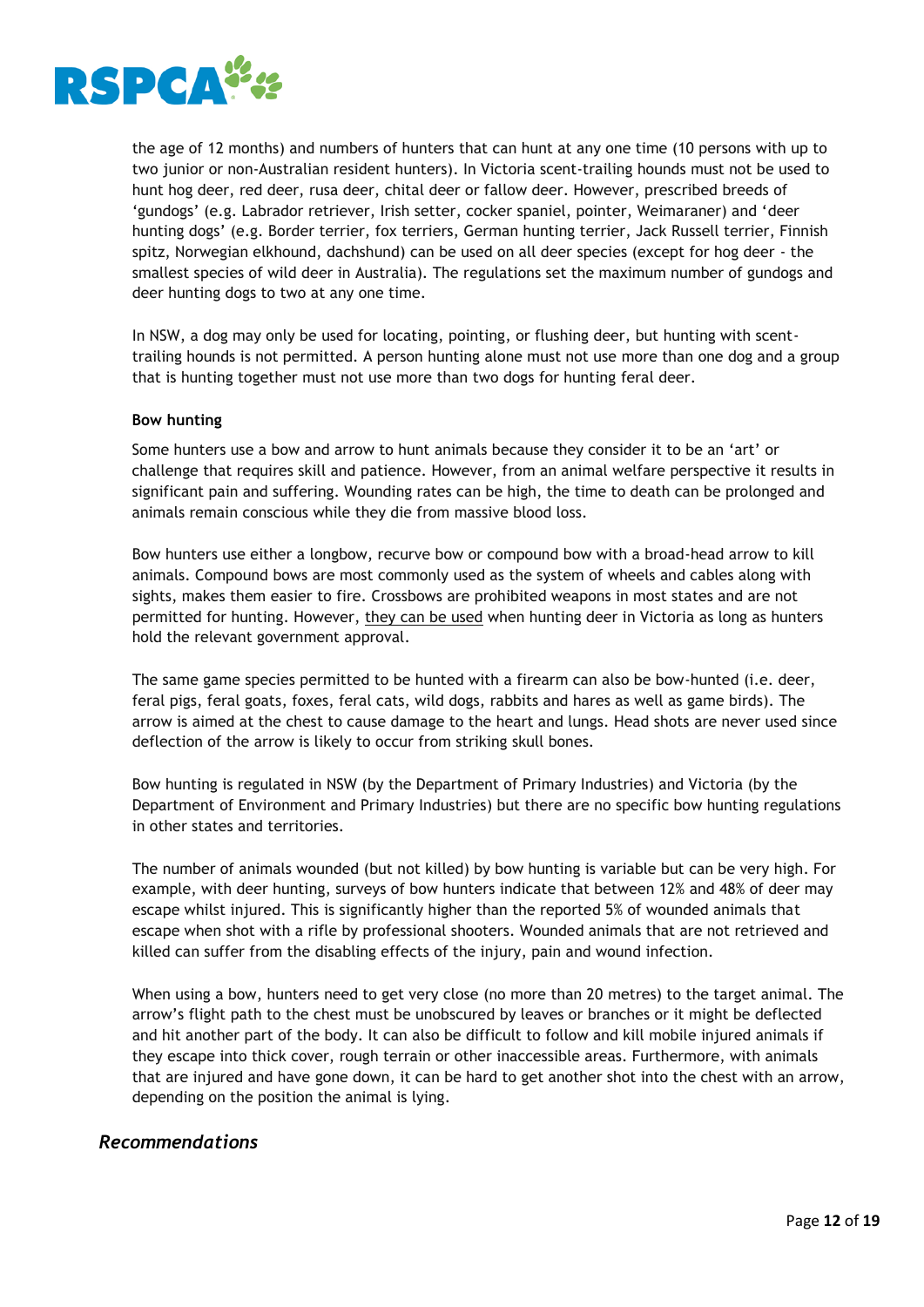

- Review the SOP [DEE001 Ground shooting of feral deer](https://www.pestsmart.org.au/wp-content/uploads/2018/01/180111_SOP_DEE001_web-1.pdf#page=1&zoom=auto,-77,842) to require head shooting only except for exceptional circumstances and/or on welfare grounds, when a chest shot is required, e.g. to dispatch an injured animal.
- Review the SOP [DEE001 Ground shooting of feral deer](https://www.pestsmart.org.au/wp-content/uploads/2018/01/180111_SOP_DEE001_web-1.pdf#page=1&zoom=auto,-77,842) to prohibit bow hunting and the use of dogs.
- Mandate compliance with the SOP [DEE001 Ground shooting of feral deer](https://www.pestsmart.org.au/wp-content/uploads/2018/01/180111_SOP_DEE001_web-1.pdf#page=1&zoom=auto,-77,842) by incorporating into state/territory based legislation.

# <span id="page-13-0"></span>**5.2.2 Feral pigs**

The currently available methods for controlling feral pigs are shooting, trapping and baiting using various compounds.

Based on [humaneness assessments for feral pig control methods](https://www.pestsmart.org.au/animal-welfare/humaneness-assessment/feral-pig/) conducted using the Sharp and Saunders (2011) model, the most humane methods are ground shooting (head shot), trapping (followed by shooting) and sodium nitrate baits. Chest shooting should be avoided. The use of 1080 baiting should be avoided, given a more humane poison, sodium nitrate is available. The use of warfarin and yellow phosphorus should be banned as these methods are universally regarded as inhumane (see above).

The SOP PIG003 Ground shooting of pigs includes chest shooting which is not as humane as head shooting. Head shooting should be carried out at all times unless it is not possible in exceptional circumstances or necessary on welfare grounds to use a chest shot.

The [Model Code of Practice for the Humane Control of Feral Pigs](https://www.pestsmart.org.au/model-code-of-practice-for-the-humane-control-of-feral-pigs/) provides a good overview of the key considerations to improve animal welfare. However, the Code was last reviewed in 2012 and so should be reviewed and updated in the near future. The following Standard Operating Procedures (SOPs), except for PIG003: Ground shooting of feral pigs were published in 2012 and should also be reviewed and updated.

[PIG001: Trapping of feral pigs](https://www.pestsmart.org.au/trapping-of-feral-pigs/) [PIG002: Aerial shooting of feral pigs](https://www.pestsmart.org.au/aerial-shooting-of-feral-pigs/) [PIG003: Ground shooting of feral pigs](https://www.pestsmart.org.au/ground-shooting-of-feral-pigs/) [PIG004: Use of Judas pigs](https://www.pestsmart.org.au/use-of-judas-pigs/) [GEN001: Methods of euthanasia](https://www.pestsmart.org.au/methods-of-euthanasia/)

# **Use of dogs**

The use of dogs in pig hunting poses significant welfare risks to both the pig being hunted and the dogs involved. Hunting pigs with dogs involves the dog flushing out the pig and chasing it until it is exhausted or cornered. When the pig has been 'bailed up' (the pig remains stationary facing the dog), the hunter moves in to either shoot the pig at close range with a firearm or kill it by stabbing in the heart with a knife (called 'sticking').

Pig dogs are usually large mixed-breed dogs. In NSW, lone hunters are permitted to use a maximum of three dogs, while groups of hunters can use up to five dogs. The methods used to train pig dogs can be inhumane, including setting dogs onto confined pigs that have been captured specifically for this purpose.

The regulations concerning hunting pigs with dogs vary between states and territories. For example, in Victoria, dogs may be used to 'point or flush pigs' but not to 'attack or hold pigs'. However, in NSW, dogs are permitted to be used for 'locating, holding or bailing pigs'. The holding (or lugging) of pigs is likely to result in higher levels of injury and distress to the pig and also cause more injuries to the dogs.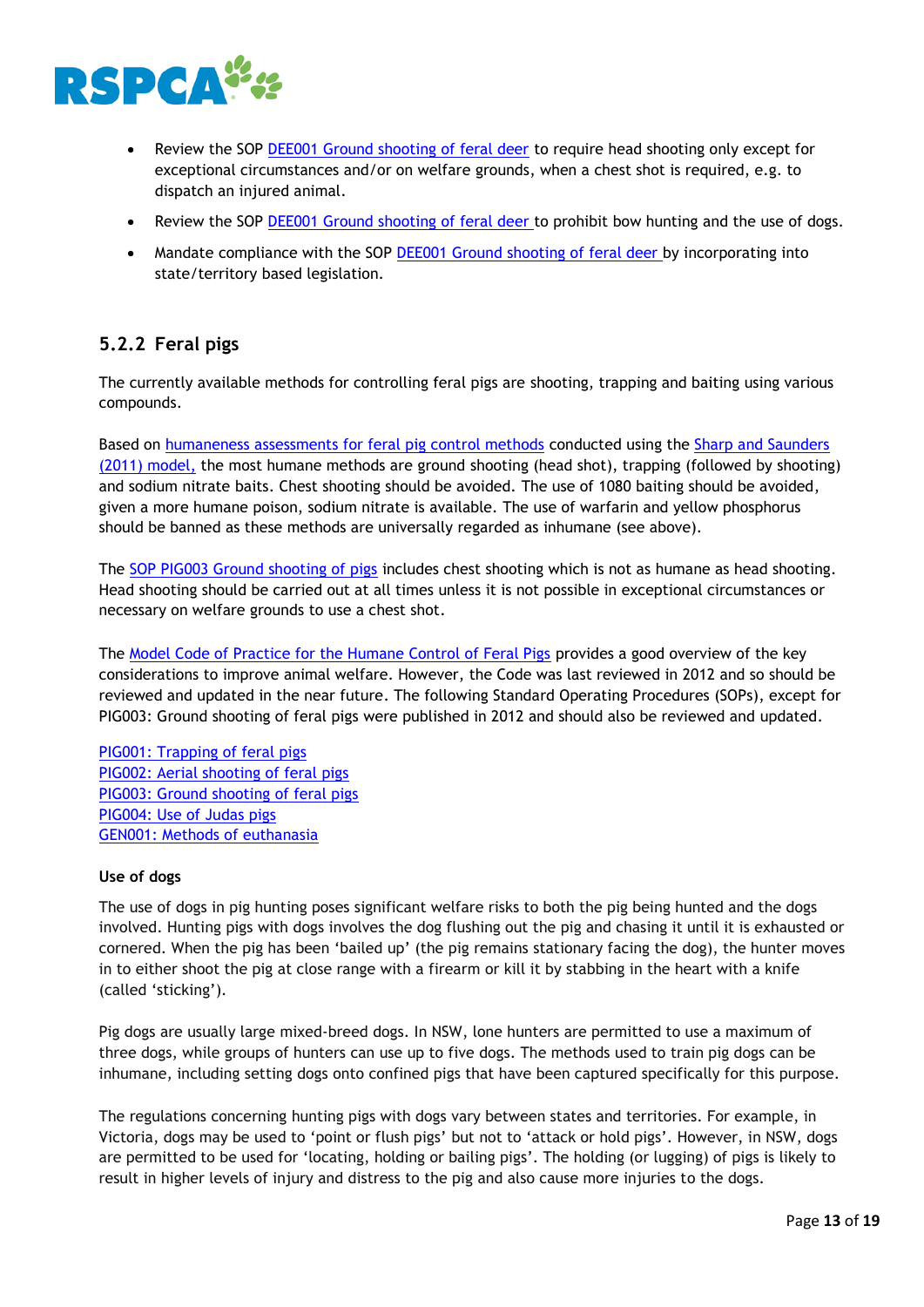

Regardless of whether dogs hold pigs or not, hunting of pigs with dogs is inherently cruel and unnecessary. Chased pigs will experience fear, panic and distress, and for those that are killed by sticking, death will be painful and prolonged (compared with those that are shot).

If the hunter plans to stick the pig rather than shoot it, dogs are used to hold (or 'lug') the pig by the ears while it is being stabbed. Sticking a pig to kill it is inhumane because it does not cause instantaneous death: it takes some time for the pig to lose consciousness from lack of oxygen to the brain following destruction of the heart. This method is also unnecessary - pig hunters should instead ensure they use an appropriate firearm to kill pigs humanely with an accurate head shot.

Although pig hunters vehemently defend their sport and would like the public to believe that their dogs do not maul or attack pigs and their dogs do not get injured (they claim that the protective chest plates and collars prevent this), there is plenty of video, photographic and direct evidence that reveals the true nature of pig hunting.

Pig dogs often suffer from severe injuries and do not always receive prompt and adequate veterinary attention. Sometimes the wounds sustained by dogs during pig hunting are fatal. Veterinarians working in areas where pig hunters are active attest to the number of pig hunting dogs that are presented for treatment: this number is likely to represent only a proportion of dogs actually injured.

Some hunters admit to castrating male pigs or removing their bottom tusks (often done by bashing them with a rock) to make the top tusks grow bigger, or removing the ears and tails of pigs before releasing them, so they are 'more of a challenge' for their dogs to catch the next time. They also purposely do not take small pigs or sows thus ensuring 'sport' for future seasons. These actions are cruel and in direct opposition to effective pig control.

Recreational hunting of pigs with dogs is not an effective or humane method of managing feral pig populations. Pig hunters only kill a small percentage of the population, disperse pigs through regular disturbance and hunt on relatively small, easily accessible areas. In addition, many aspects of pig hunting involve significant cruelty and would breach animal welfare legislation.

# *Recommendations*

- Prohibit the use of warfarin and yellow phosphorus for feral pig control under legislation.
- Review the SOP [PIG003: Ground shooting of feral pigs](https://www.pestsmart.org.au/ground-shooting-of-feral-pigs/) to require head shooting only except for exceptional circumstances and/or on welfare grounds, when a chest shot is required, e.g. to dispatch an injured animal.
- Review the SOP [PIG003: Ground shooting of feral pigs](https://www.pestsmart.org.au/ground-shooting-of-feral-pigs/) to prohibit the use of dogs.
- Mandate compliance with SOP [PIG003: Ground shooting of feral pigs](https://www.pestsmart.org.au/ground-shooting-of-feral-pigs/) is a mandatory requirement when undertaking feral pig control.
- Prohibit 'sticking' feral pigs under animal welfare legislation.

# <span id="page-14-0"></span>**5.2.3 Feral goats**

The currently available methods for controlling feral goats are shooting, mustering and trapping. In pastoral areas, feral goats have commercial value which may provide an incentive for landholders to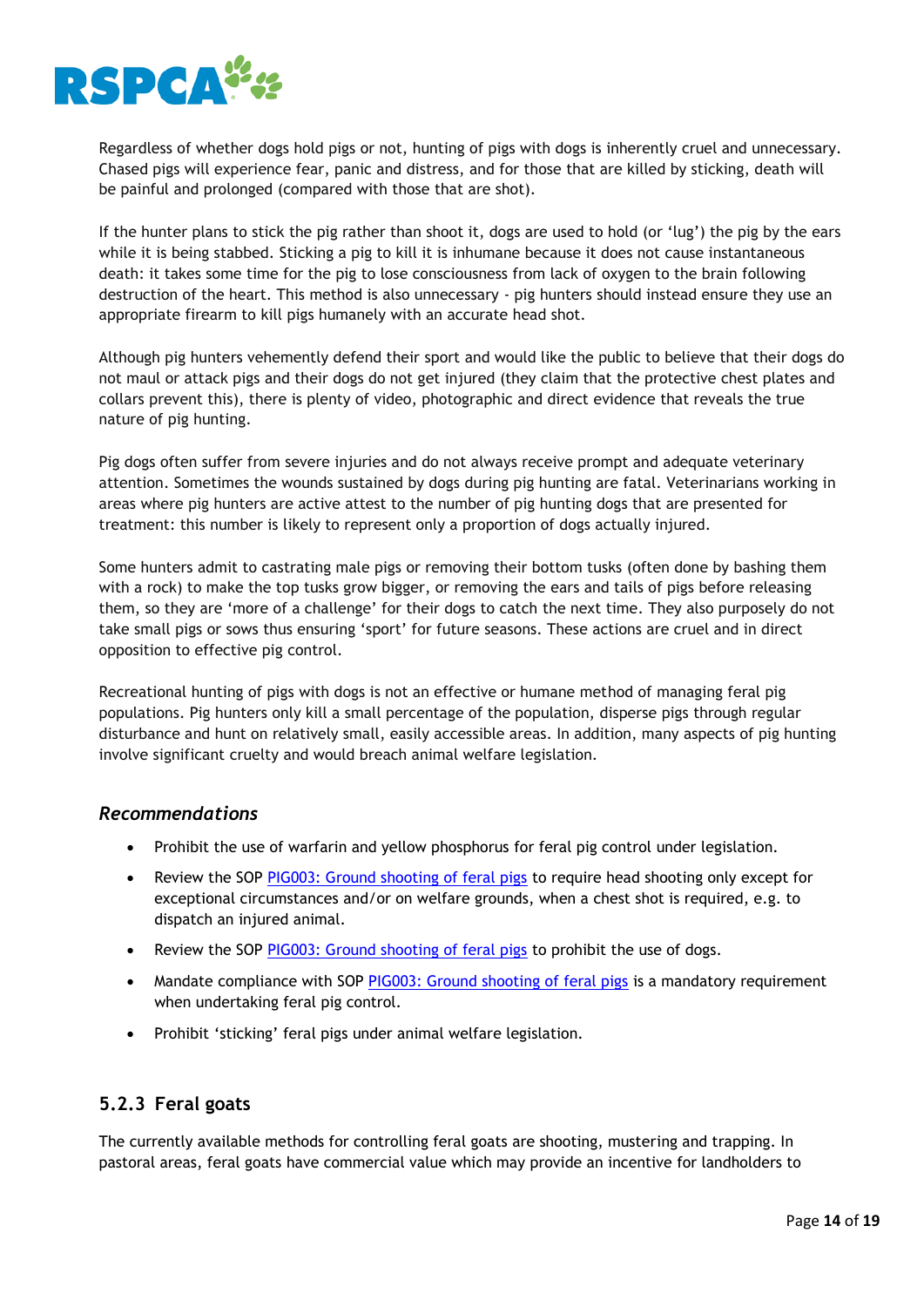

remove animals but not eradicate them or control them to meet impact reduction goals. It is a challenge to achieve effective and humane goat control as yarding, handling and potential live export of feral goats pose significant welfare risks. These risks are recognised in the Humaneness Assessment Model (Sharp and Saunders 2011).

The [Model Code of Practice for the Humane Control of Feral Goats](https://www.pestsmart.org.au/model-code-of-practice-for-the-humane-control-of-feral-goats/) provides a good overview of the key considerations to improve animal welfare. However, the Code was last reviewed in 2012 and so should be reviewed and updated in the near future. The following Standard Operating Procedures (SOPs) were published in 2012 and should also be reviewed and updated.

[GOA002: Aerial shooting of feral goats](https://www.pestsmart.org.au/aerial-shooting-of-feral-goats/) [GOA003: Mustering of feral goats](https://www.pestsmart.org.au/mustering-of-feral-goats/) [GOA004: Trapping of feral goats](https://www.pestsmart.org.au/trapping-of-feral-goats/) [GOA005: Use of Judas Goats](https://www.pestsmart.org.au/use-of-judas-goats/)

The [Feral Goat TAP Five Yearly Review Report](http://environment.gov.au/system/files/resources/2109c235-4e01-49f6-90d0-26e6cb58ff0b/files/tap-review-unmanaged-goats.pdf) recognised that the most important developments since 2008 was in stakeholder management of feral goats. Areas emphasised included mustering and shooting and the best way to close water points while still allowing adjoining properties to water stock.

Closing water points to control vertebrate pests is problematic for native animals who have become reliant upon such water sources. This issue was highlighted in the WA Parliamentary Inquiry Report No. 4 [The Department of Environment and Conservation's Management of Former Pastoral Leases \(2010\)](http://www.parliament.wa.gov.au/Parliament/commit.nsf/(Report+Lookup+by+Com+ID)/45CB570C023B7C16482578310040D291/$file/55542813.pdf), which found that the failure by the department to properly co-ordinate culling operations with water source removal had contributed to the inhumane death and suffering of many native and feral pest animals. It is understood that closing water points is still undertaken by some landholders but there are no provisions to ensure animal welfare of both target and non-target species is considered and safeguarded. Where the use of this method causes unnecessary animal suffering, it should be considered an act of animal cruelty and therefore constitutes a breach of animal welfare legislation. Where animal cruelty is caused, the landholder should be held responsible and compelled to take immediate action to prevent further suffering.

In the SOP [GOA004: Trapping of feral goats,](https://www.pestsmart.org.au/trapping-of-feral-goats/) exclusion fencing is mentioned as a possible control method for feral goats. Exclusion fencing poses considerable welfare risks, including injury, entrapment and entanglement of non-target species. The use of exclusion fencing inevitably prevents access food and water which leads to animal suffering. If fencing is used, there must be close monitoring to ensure that animals are not compromised in this manner. Where the use of this method causes unnecessary animal suffering, is considered an act of animal cruelty and therefore constitutes a breach of animal welfare legislation. Where animal cruelty is caused, the landholder should be held responsible and compelled to take immediate action to prevent further suffering.

# *Recommendations*

- Review and update the Model Code of Practice for the Humane Control of Feral Goats.
- Review and update the feral goat SOPs.
- Permit the closure of water points by landholders as a last resort and only under strict conditions to safeguard the welfare of target and non-target species.
- Permit the use of exclusion fencing by landholders only under strict conditions to safeguard the welfare of target and non-target species.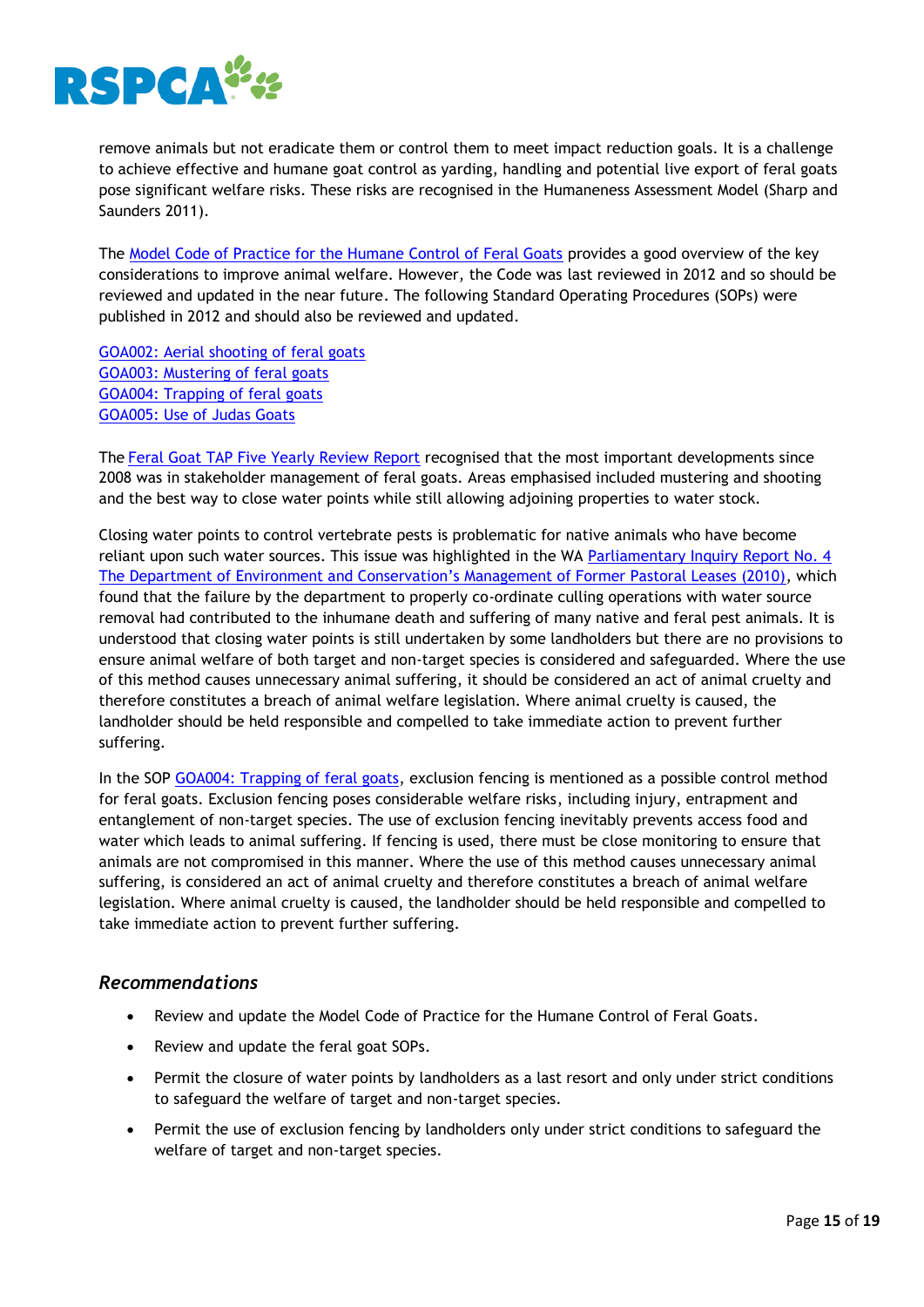

# <span id="page-16-0"></span>**6. Priority research questions**

Many of the currently available control methods are not considered humane thereby causing significant animal suffering and jeopardising community support for vertebrate pest management programs. There is an urgent and ongoing need for research to develop more humane control methods, particularly non-lethal options.

Acknowledgement is made regarding efforts to replace 1080 for wild dog and fox control with the development of PAPP, as well as sodium nitrite for pigs. However, work is needed to improve uptake of the most humane methods as described in the humaneness model (Sharp and Saunders 2011).

It is noted in the [Feral Goat TAP Five Yearly Review Report](http://environment.gov.au/system/files/resources/2109c235-4e01-49f6-90d0-26e6cb58ff0b/files/tap-review-unmanaged-goats.pdf) that some work had been undertaken to assess the delivery of toxins in a way that minimises non-target species risks. The RSPCA cautions the use of toxins particularly 1080 due to inhumane aspects. The RSPCA also cautions the use of biocontrol agents for vertebrate pest control, particularly disease causing agents, as these pose significant welfare risks.

# *Recommendations*

- Development of more humane control methods, particularly non-lethal options.
- Improve uptake of the most humane methods as described in the humaneness model (Sharp and Saunders 2011).

# <span id="page-16-1"></span>**7. Benefits of national threat abatement plans**

National threat abatement plans provide a robust framework for a consistent approach to be used which includes impact evaluation and animal welfare considerations. These plans also provide a mechanism for sharing resources to maximise cost efficiencies. Currently, of the three species, a national threat abatement plan has been developed for feral pigs and feral goats.

# *Recommendation*

Develop a national threat abatement plan for feral deer.

# **Key references**

HVPC Working Group (2004) [A national approach towards humane vertebrate pest control](file:///C:/Users/cso/AppData/Local/Microsoft/Windows/INetCache/Content.Outlook/MYL1K3MV/Humane%20Vertebrate%20Pest%20Control%20Discussion%20Paper%202004.pdf) – Discussion [Paper.](file:///C:/Users/cso/AppData/Local/Microsoft/Windows/INetCache/Content.Outlook/MYL1K3MV/Humane%20Vertebrate%20Pest%20Control%20Discussion%20Paper%202004.pdf) RSPCA Australia. [https://www.rspca.org.au/sites/default/files/website/The](https://www.rspca.org.au/sites/default/files/website/The-facts/Science/Scientific-Seminar/2003/SciSem2003-DiscussionPaper.pdf)[facts/Science/Scientific-Seminar/2003/SciSem2003-DiscussionPaper.pdf](https://www.rspca.org.au/sites/default/files/website/The-facts/Science/Scientific-Seminar/2003/SciSem2003-DiscussionPaper.pdf)

Sharp, T & Saunders, G (2011) [A model for assessing the relative humaneness of pest animal control](http://www.pestsmart.org.au/a-model-for-assessing-the-relative-humaneness-of-pest-animal-control-methods/)  [methods.](http://www.pestsmart.org.au/a-model-for-assessing-the-relative-humaneness-of-pest-animal-control-methods/) (Second edition). Australian Government Department of Agriculture, Fisheries and Forestry, Canberra.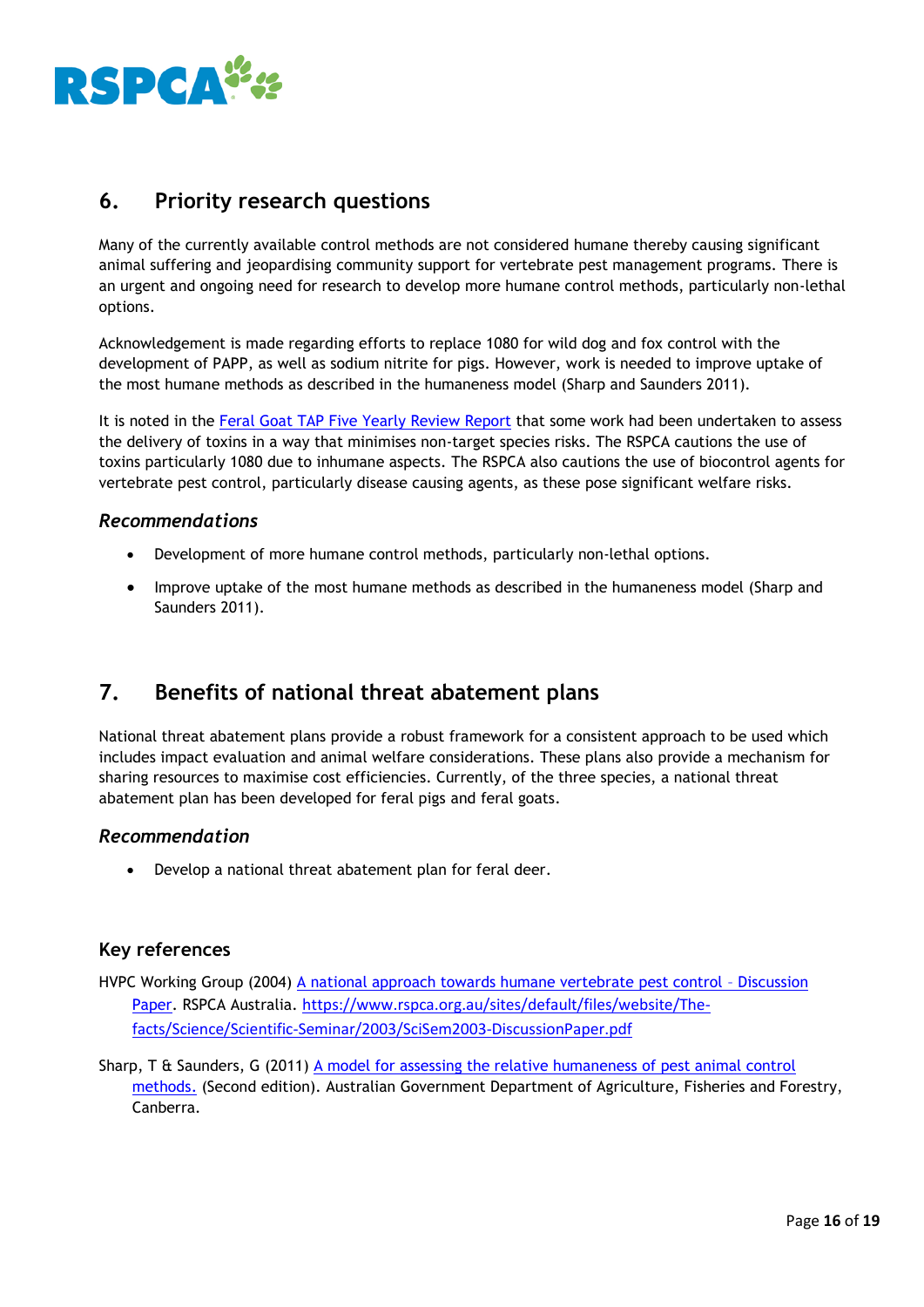

# <span id="page-17-0"></span>**Appendix A - RSPCA policies**

# **RSPCA Policy E01 Wildlife – General principles** (adopted 06/12/10)

- 1.1 RSPCA Australia recognises that the state of an ecosystem directly affects the diversity of populations, the likely survival of species and the welfare of individual animals within it. Consideration of wild animal welfare thus requires finding a balance between maintaining the viability of an ecosystem and protecting the welfare of individual animals.
- 1.2 RSPCA Australia believes that wherever human activities have the potential to have a negative impact on wild animals, whether directly or indirectly, we have a duty to ensure that they are conducted in a way that causes as little injury, suffering or distress to animals as possible.
- 1.3 RSPCA Australia supports the use of independent environmental impact assessments to determine the potential of any development to threaten the continued survival of a species, significantly alter existing ecosystems, or have a negative impact on animal welfare. Where development projects identify threats to the welfare of wild animals, conditions must be placed on the development to mitigate these threats. Where mitigation is not possible or reasonable the development should not go ahead.
- 1.4 RSPCA Australia believes that management practices utilising natural resources (such as mining and logging) must be designed to ensure that they cause as little suffering to animals or negative consequences for the viability of a given population as possible.
- 1.5 RSPCA Australia supports the establishment and maintenance of national parks and conservation zones in areas of environmental significance to preserve genetic diversity, promote biodiversity and protect native animals from human impacts. The use of such areas should only permit activities that do not compromise animal welfare. At the same time, RSPCA Australia recognises that these areas alone are not sufficient for the conservation of biodiversity.
- 1.6 RSPCA Australia supports the ratification by the Australian government of international treaties, conventions and agreements which serve to protect biodiversity and promote the humane treatment of wild animals.

# **RSPCA Policy E02 Management of wild animals** (adopted 06/12/10)

- 2.1 RSPCA Australia acknowledges that in some circumstances it is necessary to manage populations of wild animals, native or introduced. There are three main reasons used to justify the management of wild animals\*:
	- to protect the welfare of individual animals
	- to help conserve a threatened, endangered or vulnerable native species
	- to reduce adverse impacts on human activities or the environment.

\* It is noted that in most cases these problems have arisen as a result of human activities or interventions.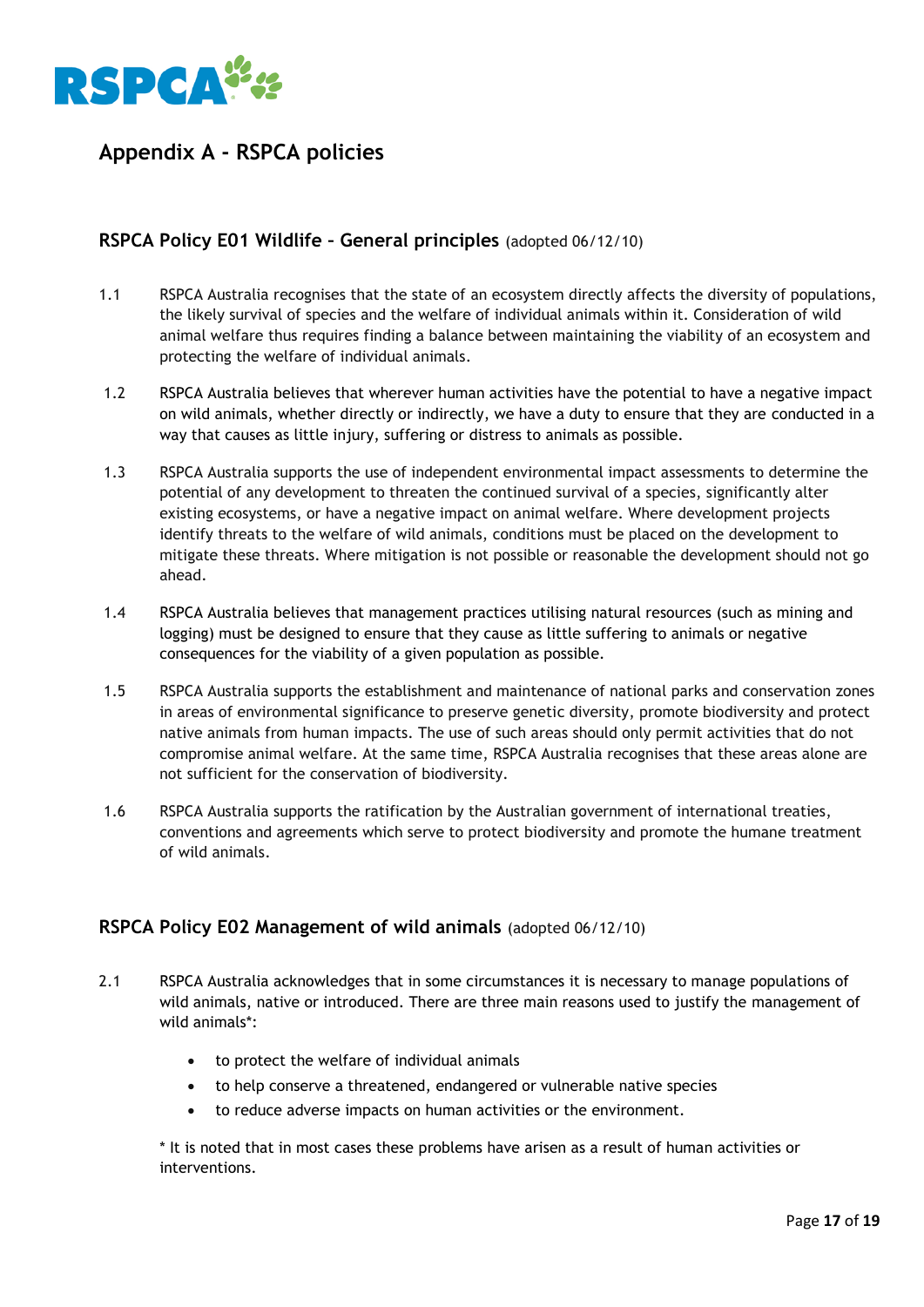

- 2.2 Any measures taken to manage wild animals must recognise that whether an animal is native, introduced or viewed as a 'pest' does not affect its capacity to experience pain, suffering or distress.
- 2.3 Programs and strategies which prescribe the management of wild animals (such as threat abatement plans and native animal management plans) must be justified, supported by scientific evidence and have clearly stated aims. Such programs should be subject to public consultation, ethical approval and review prior to implementation. Once implemented, the results of such programs should be regularly monitored, evaluated, publicly reported and used to inform future activities.
- 2.4 Management activities (such as on-ground intervention or control) should only be undertaken if it is likely that the aims of the program can be achieved. The methods used must be humane, targetspecific and effective (see E2.10).
- 2.5 Once the aims of a management program have been achieved, steps must be taken to ensure that the outcomes are maintained in the long-term.
- 2.6 RSPCA Australia advocates the adoption and implementation of compulsory codes of practice and standard operating procedures for all wild animal management activities. See [www.dpi.nsw.gov.au/agriculture/pests-weeds/vertebrate-pests/codes/humane-pest-animal](http://www.dpi.nsw.gov.au/agriculture/pests-weeds/vertebrate-pests/codes/humane-pest-animal-control)[control](http://www.dpi.nsw.gov.au/agriculture/pests-weeds/vertebrate-pests/codes/humane-pest-animal-control)

#### 2.7 **Protecting the welfare of wild animals**

- 2.7.1 Management programs aimed at protecting the welfare of individual animals or populations may be necessary where populations are subjected to severe environmental stress, habitat fragmentation, disease or human activity. Such programs must only be carried out under the supervision of the relevant government agency.
- 2.7.2 In some circumstances it is considered necessary to reduce the size of a given population of wild animals for the long-term benefit of that population. The killing of animals for this reason should only be permitted where it can be carried out humanely and there is no non-lethal, humane and effective alternative available (see E2.10).

See E3 Rescue and rehabilitation of wild animals

#### 2.8 **Conserving native species**

2.8.1 Management programs aimed at conserving native animals, including threatened, endangered or vulnerable species centre on habitat protection, but include strategies such as captive breeding, translocation and release of animals. Care must be taken to minimise any adverse effects of these activities on the welfare of both target and non-target animals. Such programs must only be carried out under the supervision of the relevant government agency.

#### 2.9 **Reducing adverse impacts of wild animals**

- 2.9.1 Many introduced animals, and some native animals, are viewed as 'pests' because of their adverse impacts on human activities, health and wellbeing or the environment. These adverse impacts include:
	- land degradation, ecosystem effects, and predation and competition with native species
	- losses to agricultural, horticultural and forestry production, including grazing competition, damage to crops, predation on domestic animals and damage to infrastructure
	- risks to public health and safety